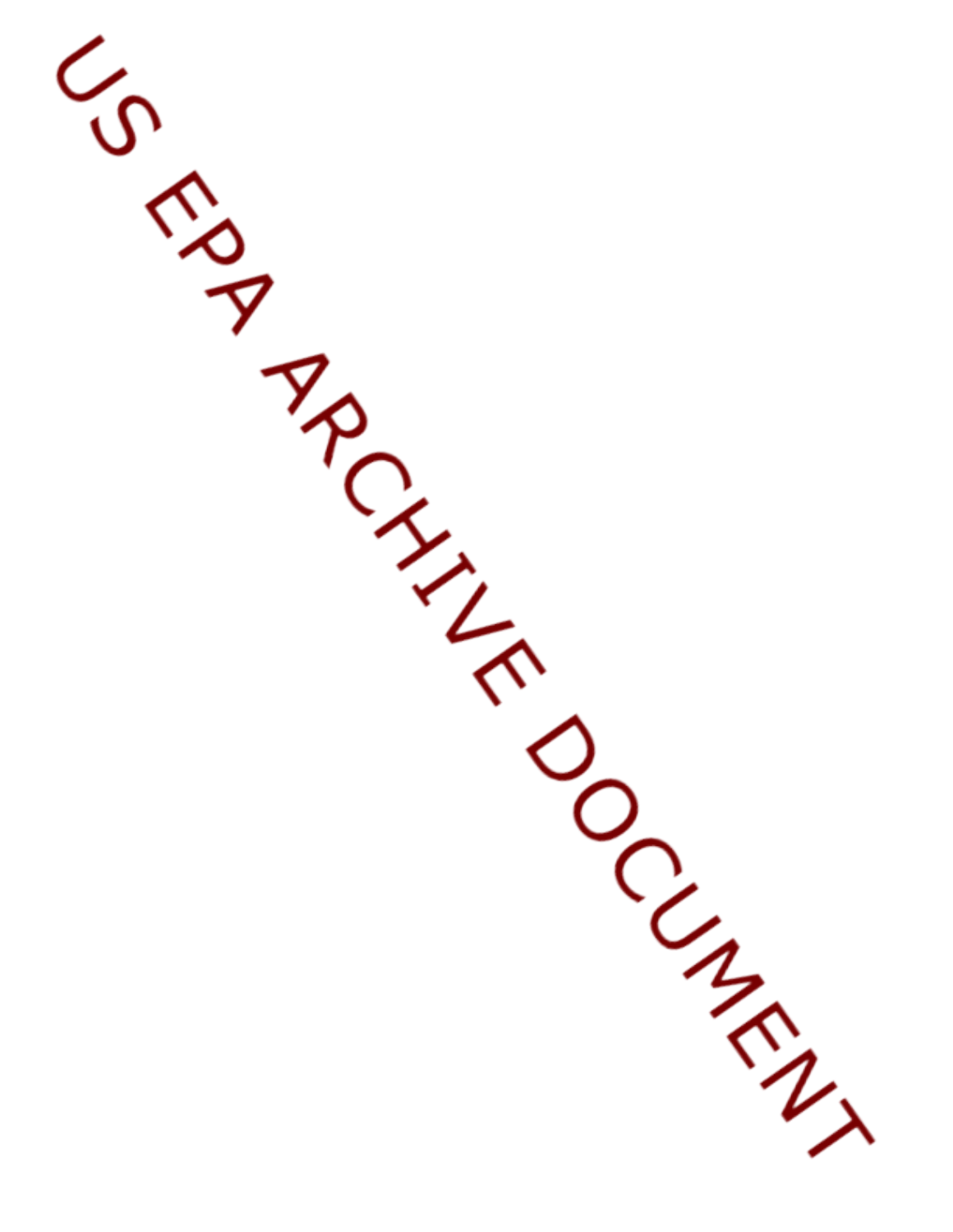

# **Environmental Technology Verification Program** Advanced Monitoring Systems Center

Test/QA Plan for Verification of Portable Analyzers for Detection of Cyanide in Water

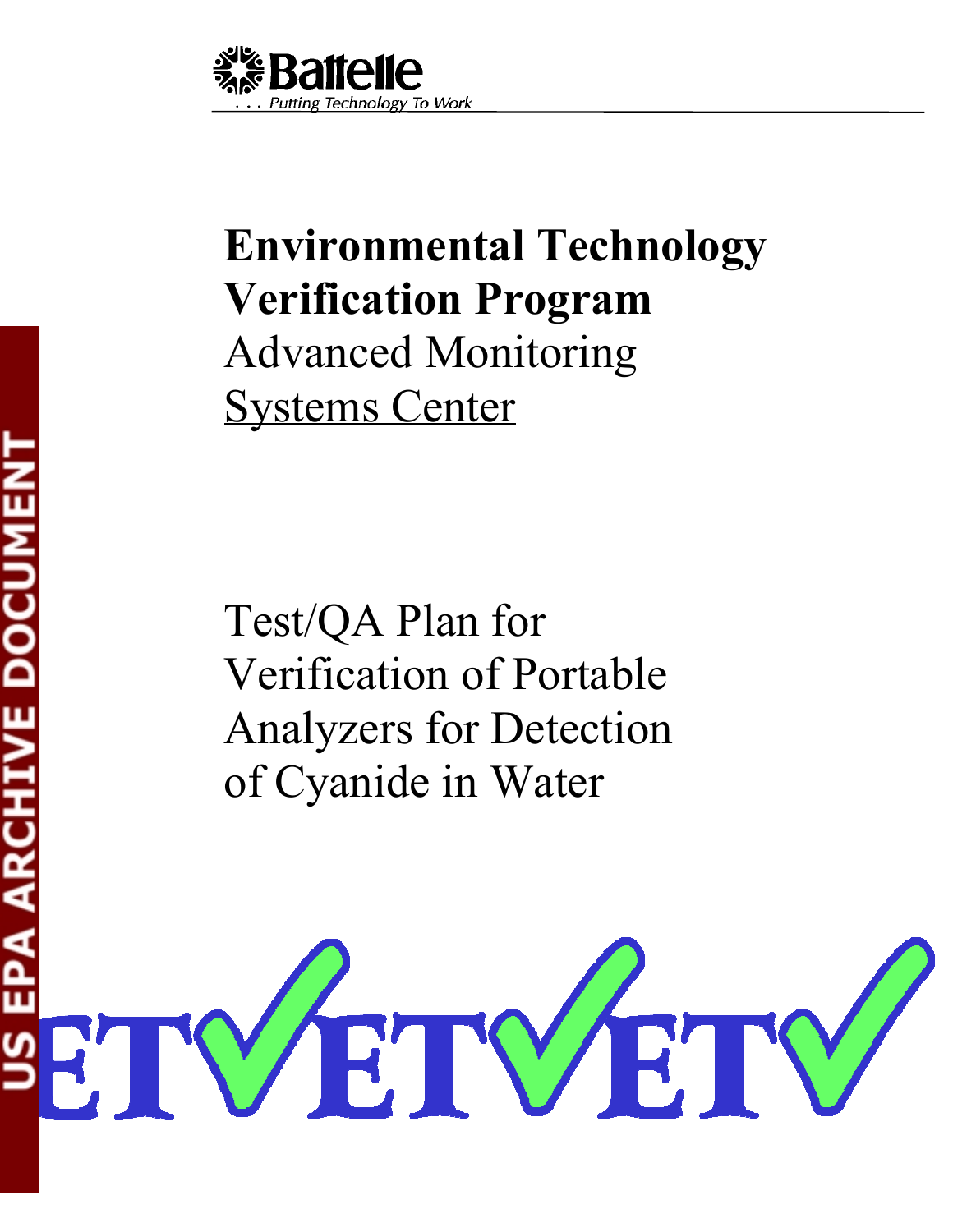# **TEST/QA PLAN**

**for** 

# **VERIFICATION OF PORTABLE ANALYZERS FOR THE DETECTION OF CYANIDE IN WATER**

**January 8, 2003** 

**Prepared by** 

**Battelle 505 King Avenue Columbus, OH 43201-2693**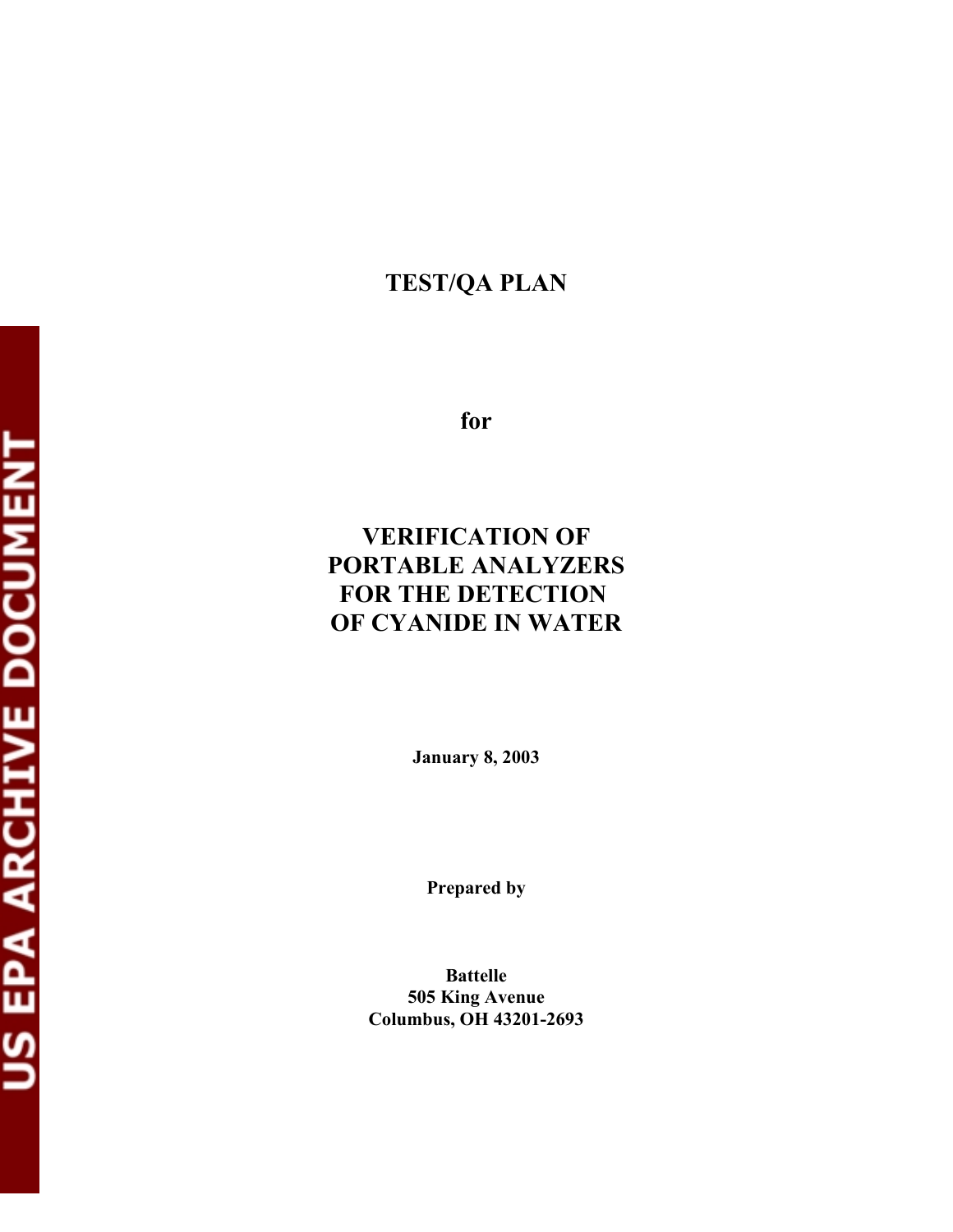# **TABLE OF CONTENTS**

| 1.3.3 EPA           |  |
|---------------------|--|
|                     |  |
|                     |  |
|                     |  |
|                     |  |
|                     |  |
|                     |  |
|                     |  |
|                     |  |
|                     |  |
|                     |  |
|                     |  |
|                     |  |
|                     |  |
|                     |  |
|                     |  |
|                     |  |
|                     |  |
|                     |  |
|                     |  |
|                     |  |
|                     |  |
| 4.3 Sample Analysis |  |
|                     |  |
|                     |  |
|                     |  |
|                     |  |
|                     |  |
|                     |  |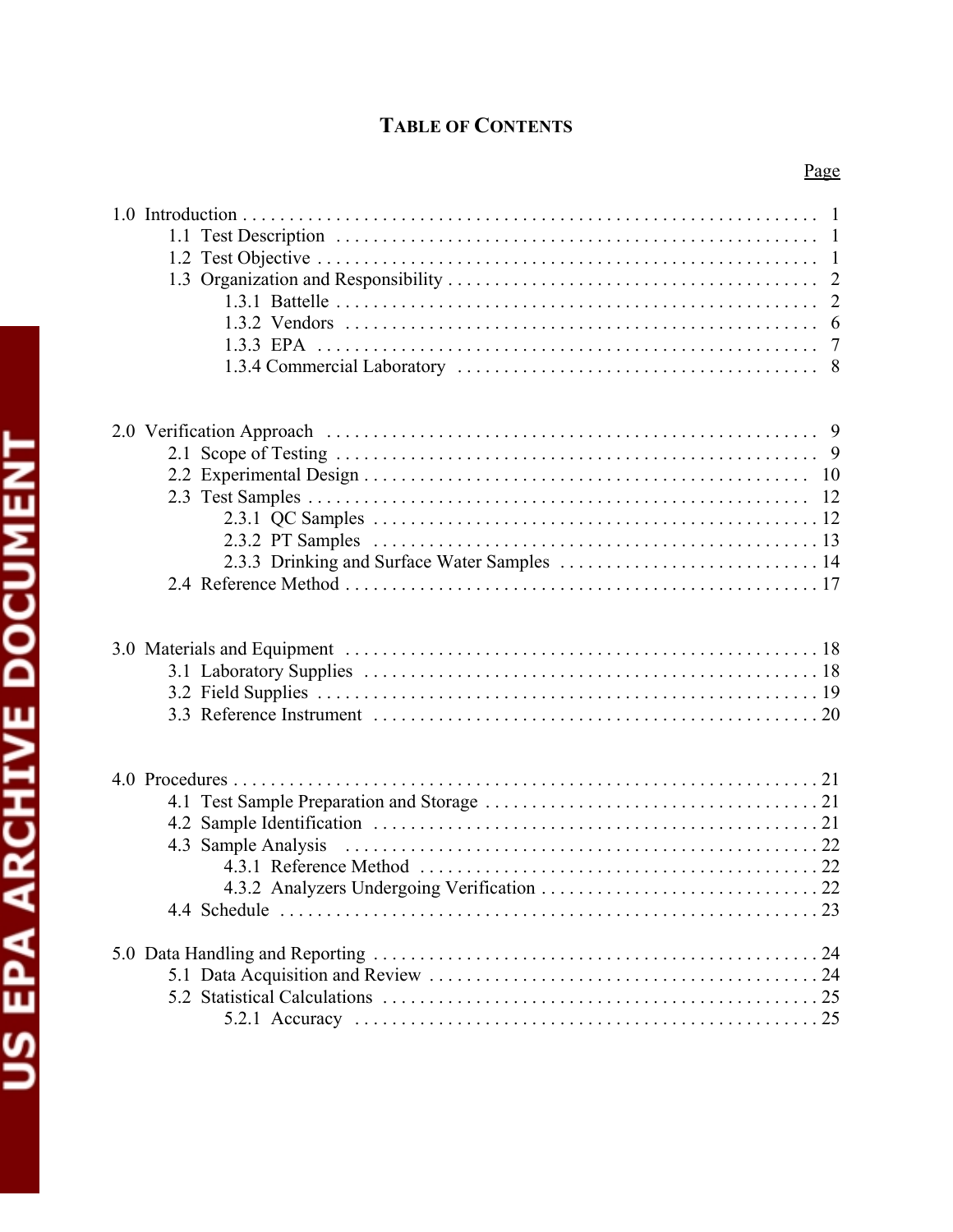# **TABLE OF CONTENTS (CONTINUED)**

| 7.1.1 Laboratory Standard/Performance Test Sample Preparation 34    |  |
|---------------------------------------------------------------------|--|
| 7.1.2 Field and Laboratory Handling During Verification Testing  34 |  |
|                                                                     |  |
|                                                                     |  |
| <b>APPENDIX A</b>                                                   |  |
|                                                                     |  |

# **LIST OF TABLES**

|--|--|--|--|--|--|

# **LIST OF FIGURES**

|--|--|--|--|--|--|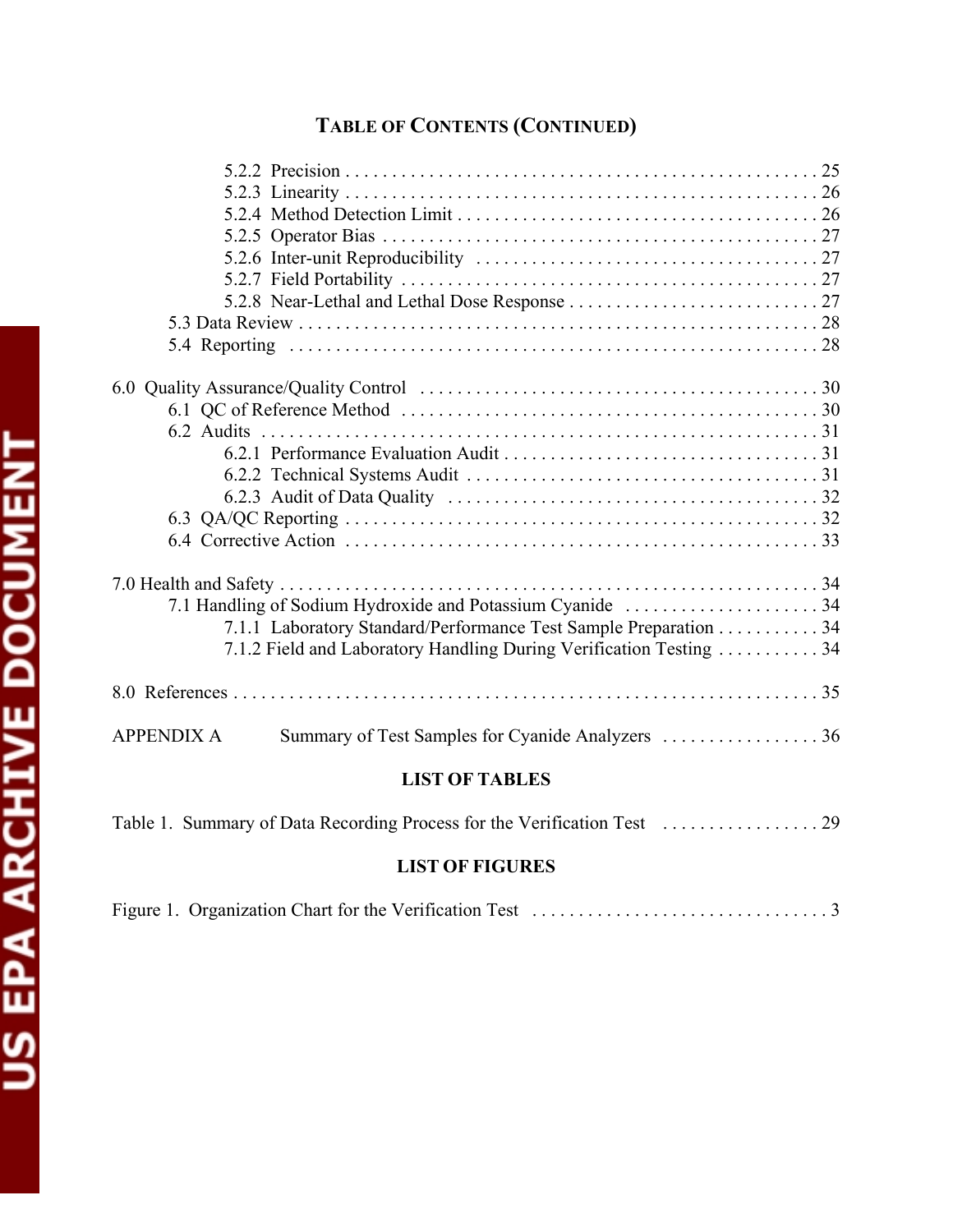# ETV Advanced Monitoring Systems Center

# Test/QA Plan for Verification of Portable Analyzers for Detection of Cyanide in Water

Version 1

January 8, 2003

APPROVAL:

| Name    |  |  |
|---------|--|--|
| Company |  |  |
| Date    |  |  |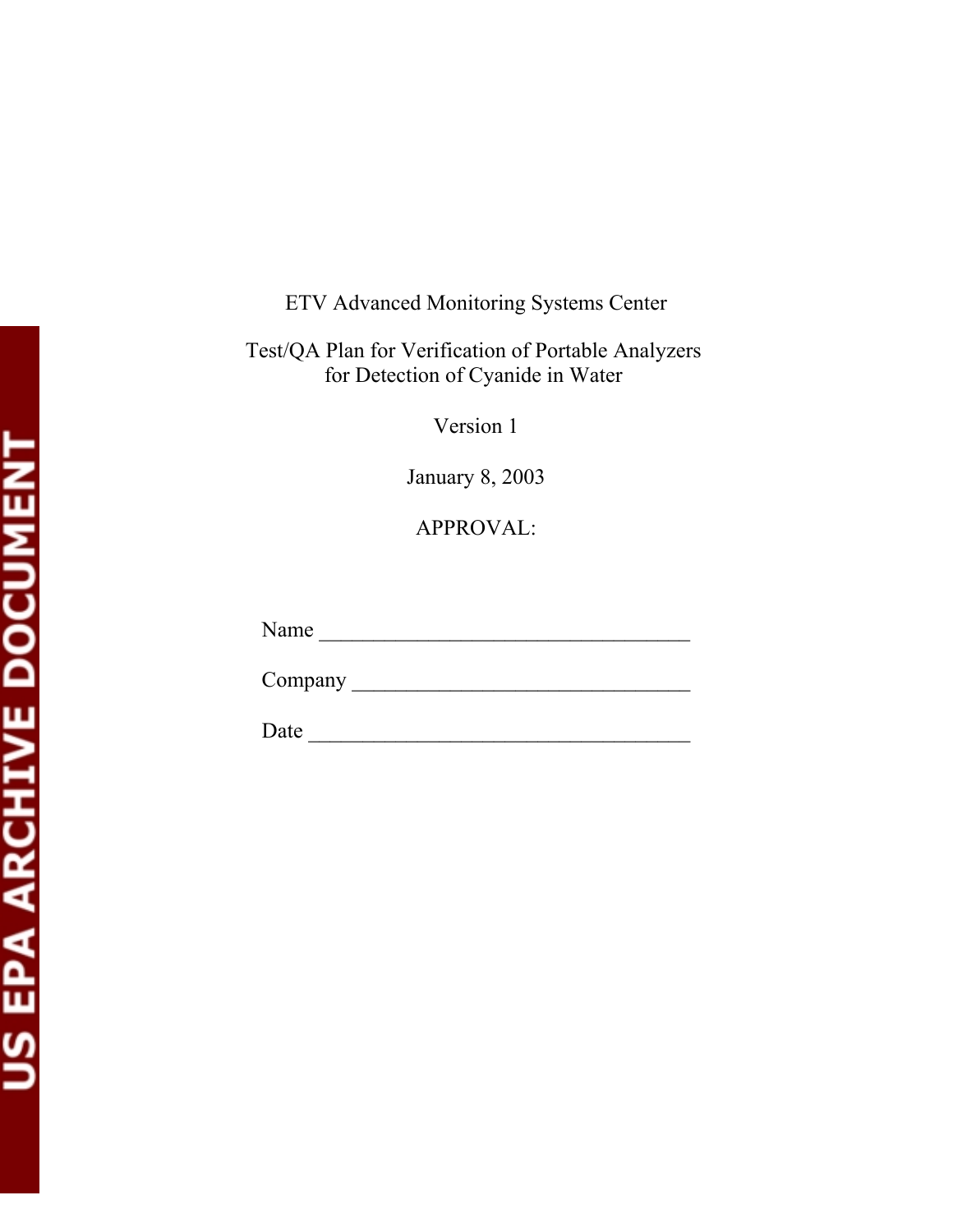# **DISTRIBUTION LIST**

Elizabeth A. Betz U.S. Environmental Protection Agency-HEASD National Exposure Research Laboratory E205-01 EPA Mailroom Research Triangle Park, NC 27711

Robert Fuerst U.S. Environmental Protection Agency-HEASD National Exposure Research Laboratory D205-05 EPA Mailroom Research Triangle Park, NC 27711

Susan Lumpkin U.S. Environmental Protection Agency-HEASD National Exposure Research Laboratory D205-05 USEPA Mailroom Research Triangle Park, NC 27711

Elizabeth Hunike Quality Assurance Specialist U.S. Environmental Protection Agency-HEASD National Exposure Research Laboratory D205-03 EPA Mailroom Research Triangle Park, NC 27711

Jim Eagan LaMotte Company 802 Washington Ave. Chestertown, MD 21620

Joanne Carpenter **CHEMetrics** 4295 Catlett Road Calverton, VA 20138

John Murray WTW Measurement Systems 3170 Metro Parkway Fort Myers, FL 33916

John Esposito Orbeco-Hellige 185 Marine St. Farmingdale, NY 11735 Steve West Thermo-Orion 500 Cummings Ctr. Beverly, MA 01915

Karen Riggs Bruce Alleman Amy Dindal Ryan James Zachary Willenberg Battelle 505 King Ave. Columbus, OH 43201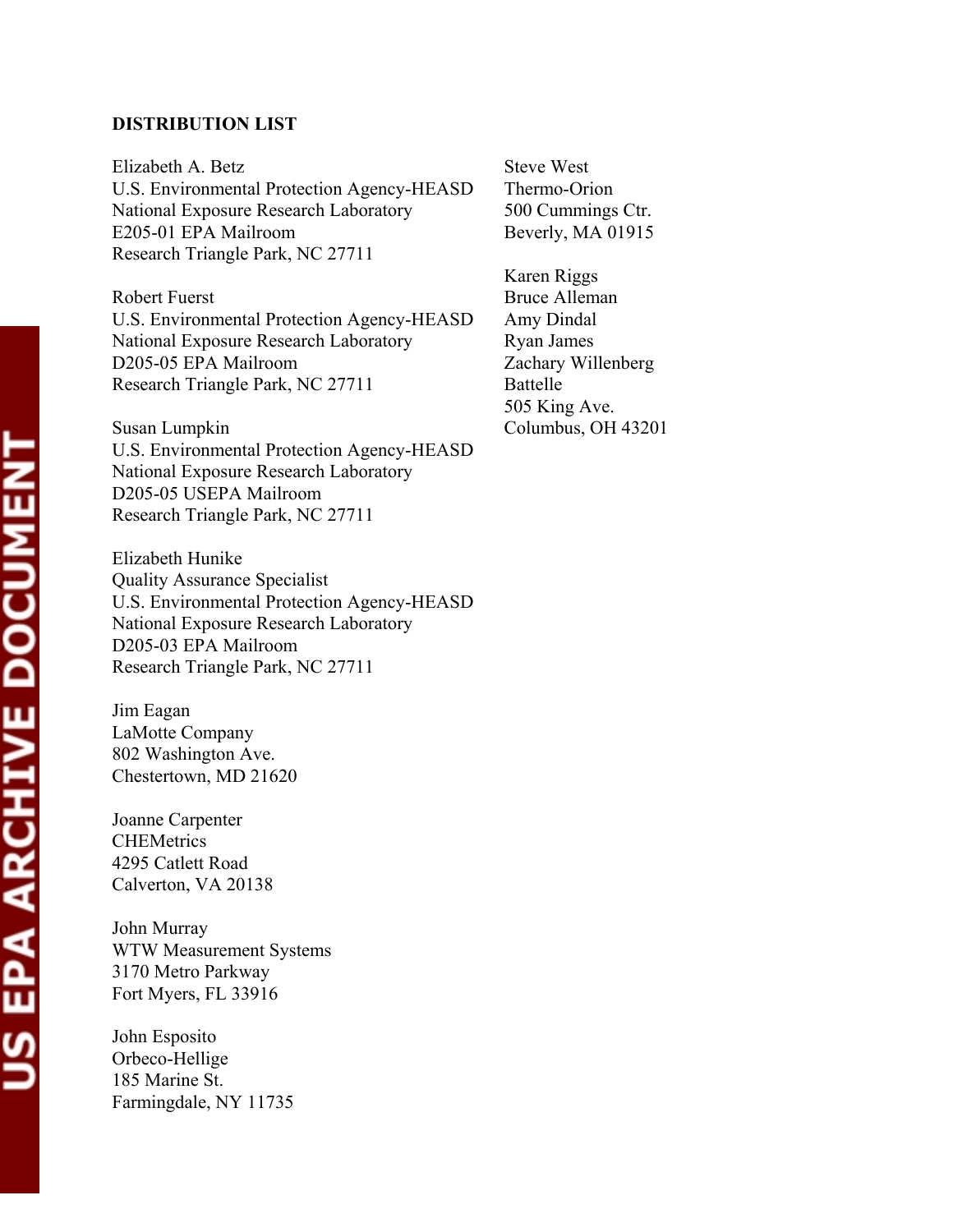## **1.0 INTRODUCTION**

#### **1.1 Test Description**

This test/quality assurance (QA) plan provides procedures for a verification test of portable analysis technologies that determine the free cyanide ion in water, which hereafter will be referred to as "cyanide". The verification test will be conducted under the auspices of the U.S. Environmental Protection Agency (EPA) through the Environmental Technology Verification (ETV) program. The purpose of ETV is to provide objective and quality assured performance data on environmental technologies, so that users, developers, regulators, and consultants can make informed decisions about purchasing and applying these technologies.

The verification test will be performed by Battelle, of Columbus, Ohio, which is managing the ETV Advanced Monitoring Systems (AMS) Center through a cooperative agreement with EPA. The scope of the AMS Center covers verification of monitoring technologies for contaminants and natural species in air, water, and soil. In performing the verification test, Battelle will follow the procedures specified in this test/QA plan, and will comply with the data quality requirements in the "Quality Management Plan for the ETV Advanced Monitoring Systems Center" (QMP).<sup>1</sup>

#### **1.2 Test Objective**

The verification of portable cyanide analyzers will be conducted to quantify the analytical and operational performance characteristics of these technologies under a specific set of test conditions. A variety of quality control, performance evaluation, drinking, and surface water samples will be analyzed by the participating technologies to assess their ability to measure cyanide. To evaluate the accuracy of the results generated by each technology, each sample will also be analyzed using an accepted reference method, and the reported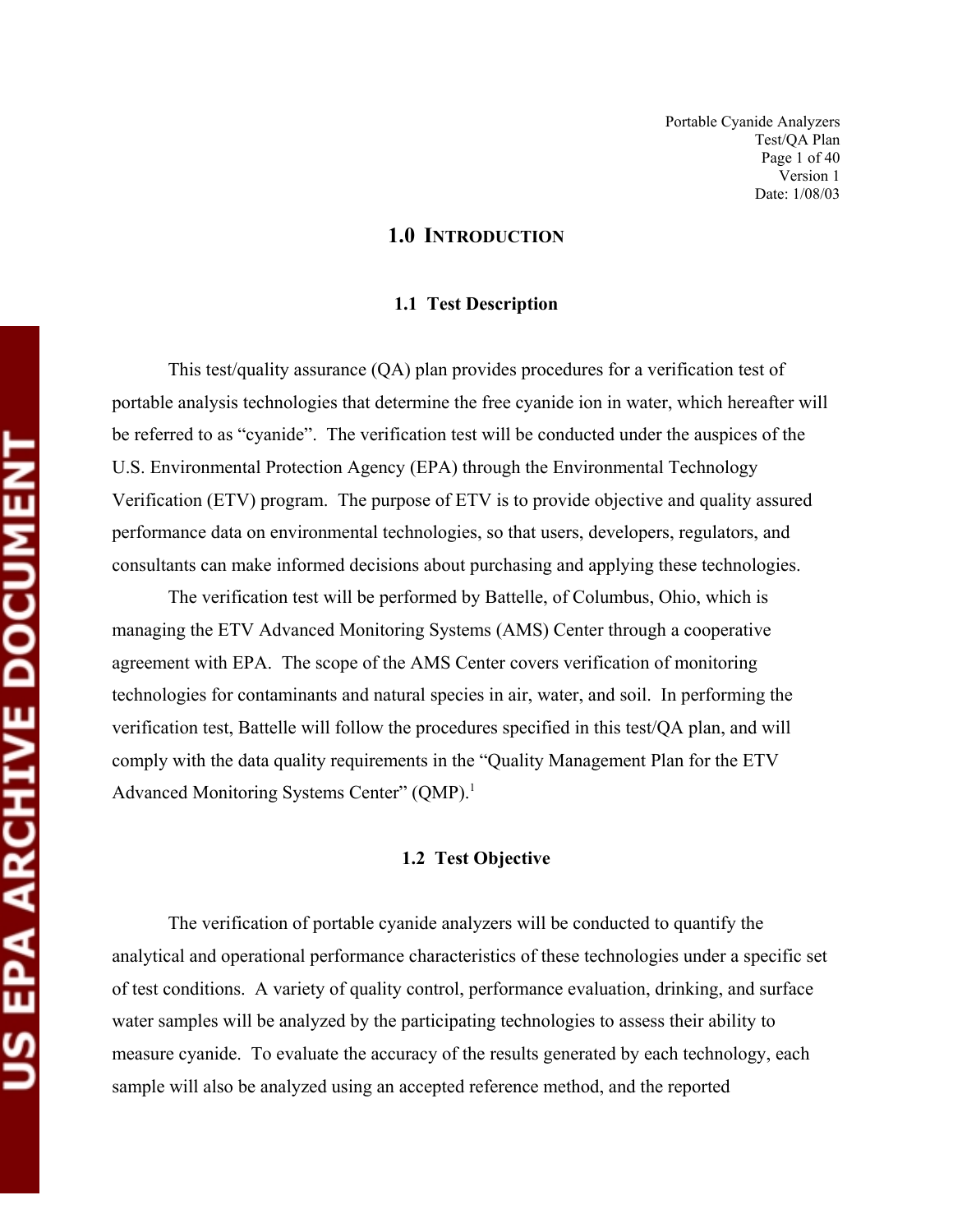Portable Cyanide Analyzers Test/QA Plan Page 2 of 40 Version 1 Date: 1/08/03

concentrations will be compared with the concentrations reported by the portable cyanide analyzer. The precision of the results will be evaluated by making replicate measurements on each sample. Operator bias will be assessed by comparing results generated by a technical and non-technical operator. Qualitative characteristics of each technology such as ease of use and field portability will be assessed by observations made by the test coordinator throughout the verification test. The results from each technology will be reported individually. No direct comparison will be made between technologies, but each technology will undergo identical testing so it is convenient for end users to evaluate the ETV testing results.

#### **1.3 Organization and Responsibility**

The verification test will be performed by Battelle with the participation of the interested vendors who will be having their analyzers verified. The testing will occur at Battelle's Columbus, Ohio laboratories and at private residences in the Columbus area. The organizational chart shown in Figure 1 shows the individuals from Battelle, the vendor companies, and the EPA who will have responsibilities in the verification test.

#### **1.3.1 Battelle**

Dr. Ryan James is the AMS Center Verification Test Coordinator. In this role, Dr. James will have overall responsibility for ensuring that the technical, schedule, and cost goals established for the verification test are met. More specifically, he will:

- Assemble a team of qualified technical staff to conduct the verification test.
- Direct the team in performing the verification test in accordance with the test/QA plan.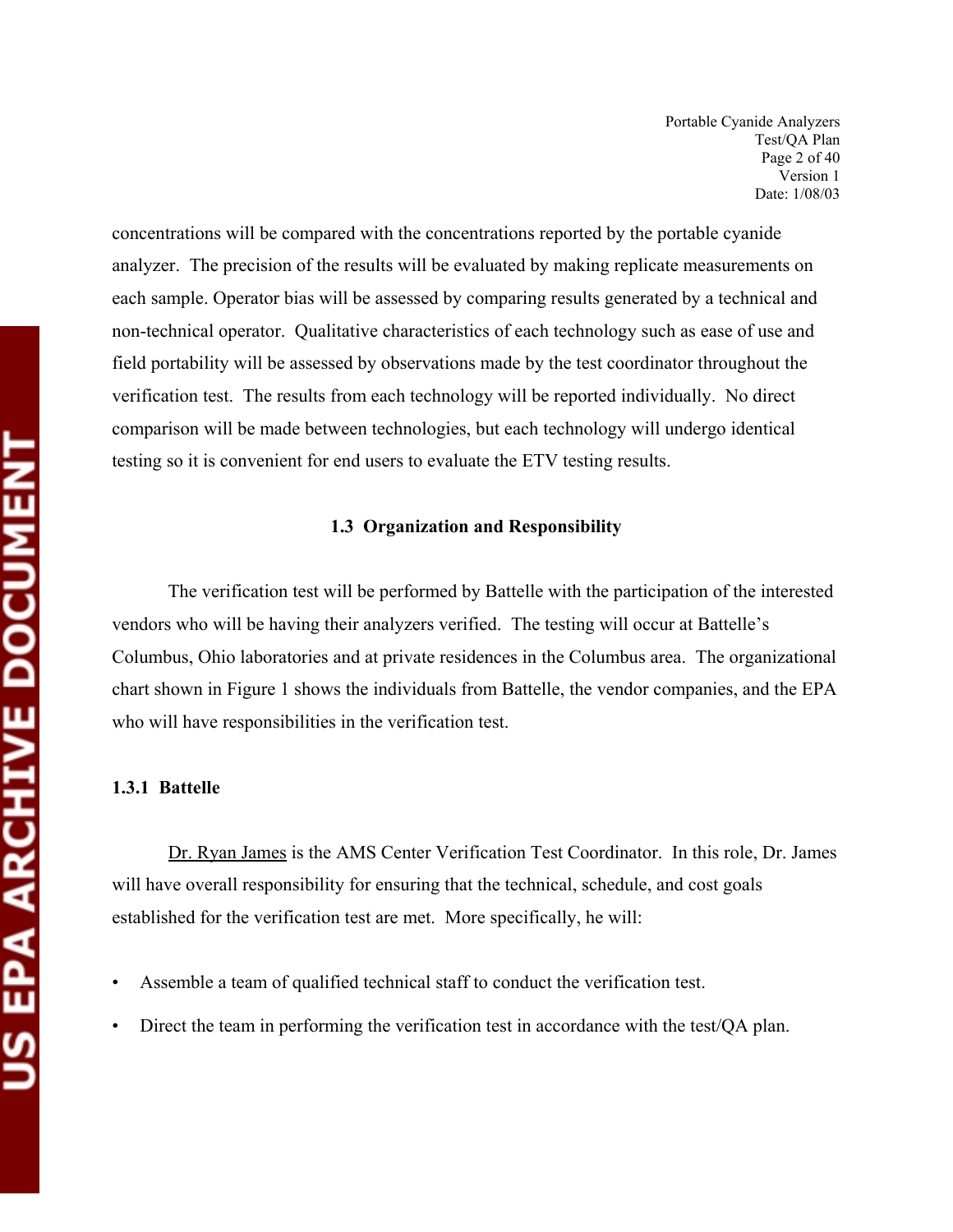Portable Cyanide Analyzers Test/QA Plan Page 3 of 40 Version 1 Date: 1/08/03



**Figure 1. Organization Chart for the Verification Test**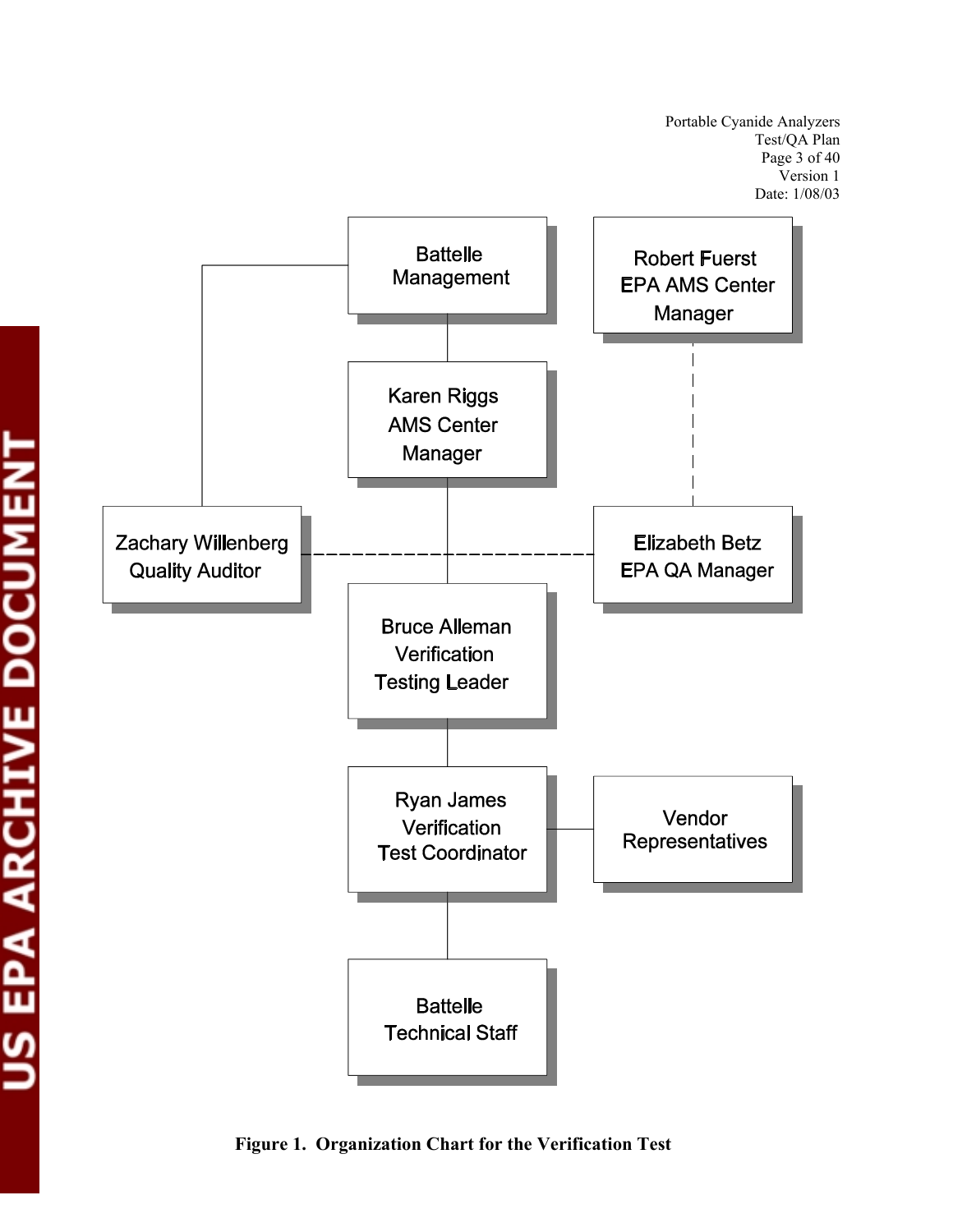- Ensure that all quality procedures specified in the test/QA plan and in the QMP are followed.
- Prepare the draft test/QA plan, verification reports, and verification statements.
- Revise the draft test/QA plan, verification reports, and verification statements in response to reviewers' comments.
- Respond to any issues raised in assessment reports and audits, including instituting corrective action as necessary.
- Serve as the primary point of contact for vendor representatives.
- Establish a budget for the verification test and monitor staff effort to ensure that budget is not exceeded.
- Ensure that confidentiality of vendor information is maintained.

Dr. Bruce C. Alleman is a Verification Testing Leader for the AMS Center. As such, Dr. Alleman will provide technical guidance and oversee the various stages of verification testing. He will:

- Support Dr. James in preparing the test/QA plan and organizing the testing.
- Review the draft test/QA plan.
- Review the draft verification reports and statements.

Ms. Karen Riggs is Battelle's manager for the AMS Center. As such, Ms. Riggs will:

- Review the draft test/QA plan.
- Review the draft verification reports and verification statements.
- Coordinate distribution of the final test/QA plan, verification reports, and verification statements.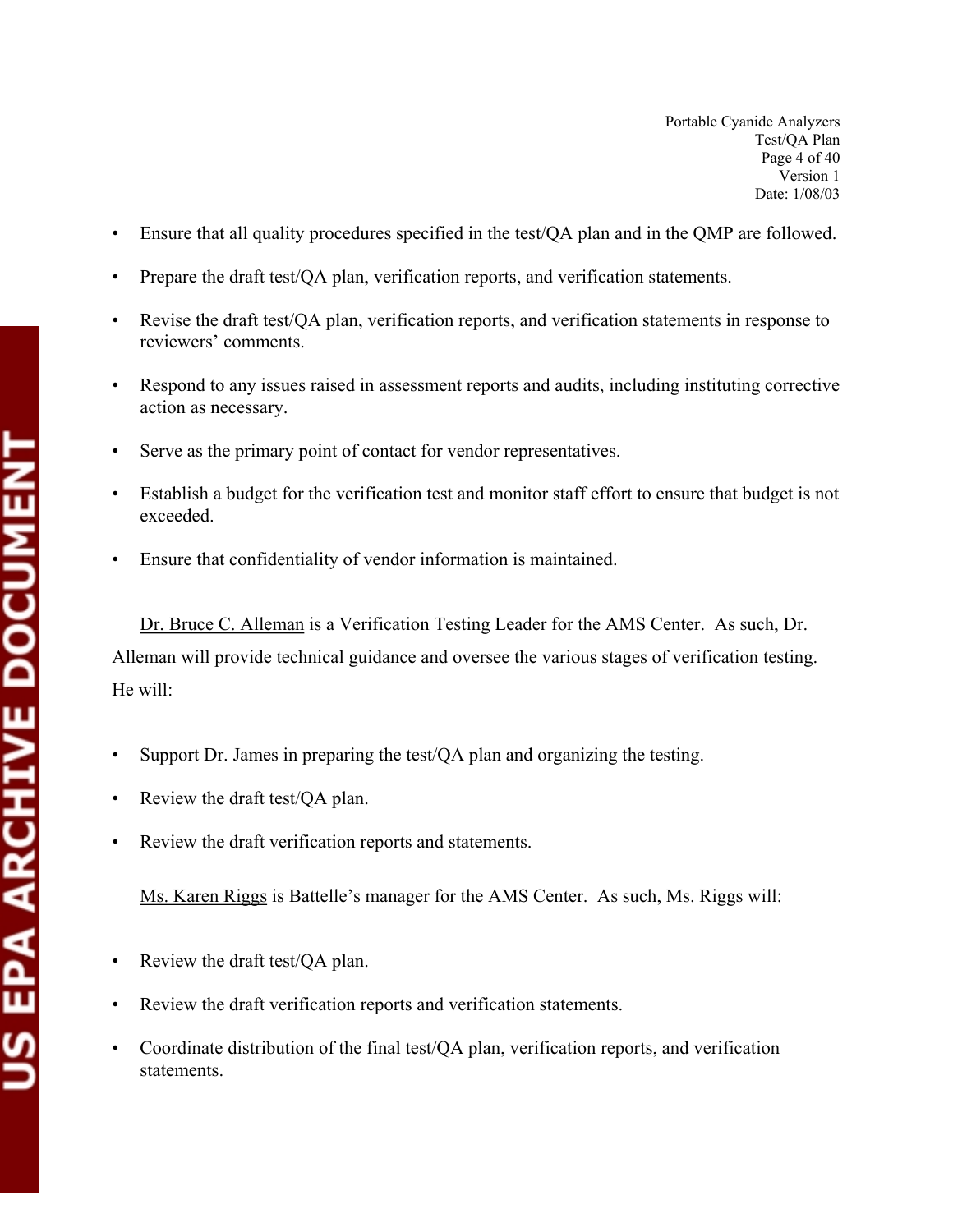- Ensure that necessary Battelle resources, including staff and facilities, are committed to the verification test.
- Ensure that vendor confidentiality is maintained.
- Support Dr. James in responding to any issues raised in assessment reports and audits.
- Maintain communication with EPA's technical and quality managers.
- Facilitate a stop work order if Battelle or EPA QA staff discovers adverse findings.

Battelle Technical Staff and temporary staff assistance will conduct the testing of the analyzers during the verification test and associated experimental activities. The responsibilities of these technical staff include:

- Assist in the collection of samples.
- Analyze samples for the verification test as described in this test/QA plan.

Mr. Zachary Willenberg is Battelle's Quality Manager for the AMS Center. As such Mr. Willenberg will:

- Review the draft test/OA plan.
- Conduct quality review of reference laboratory documentation (see Section 1.3.4).
- Conduct a technical systems audit once during the verification test.
- Audit at least 10% of the verification data.
- Prepare and distribute an assessment report for each audit.
- Verify implementation of any necessary corrective action.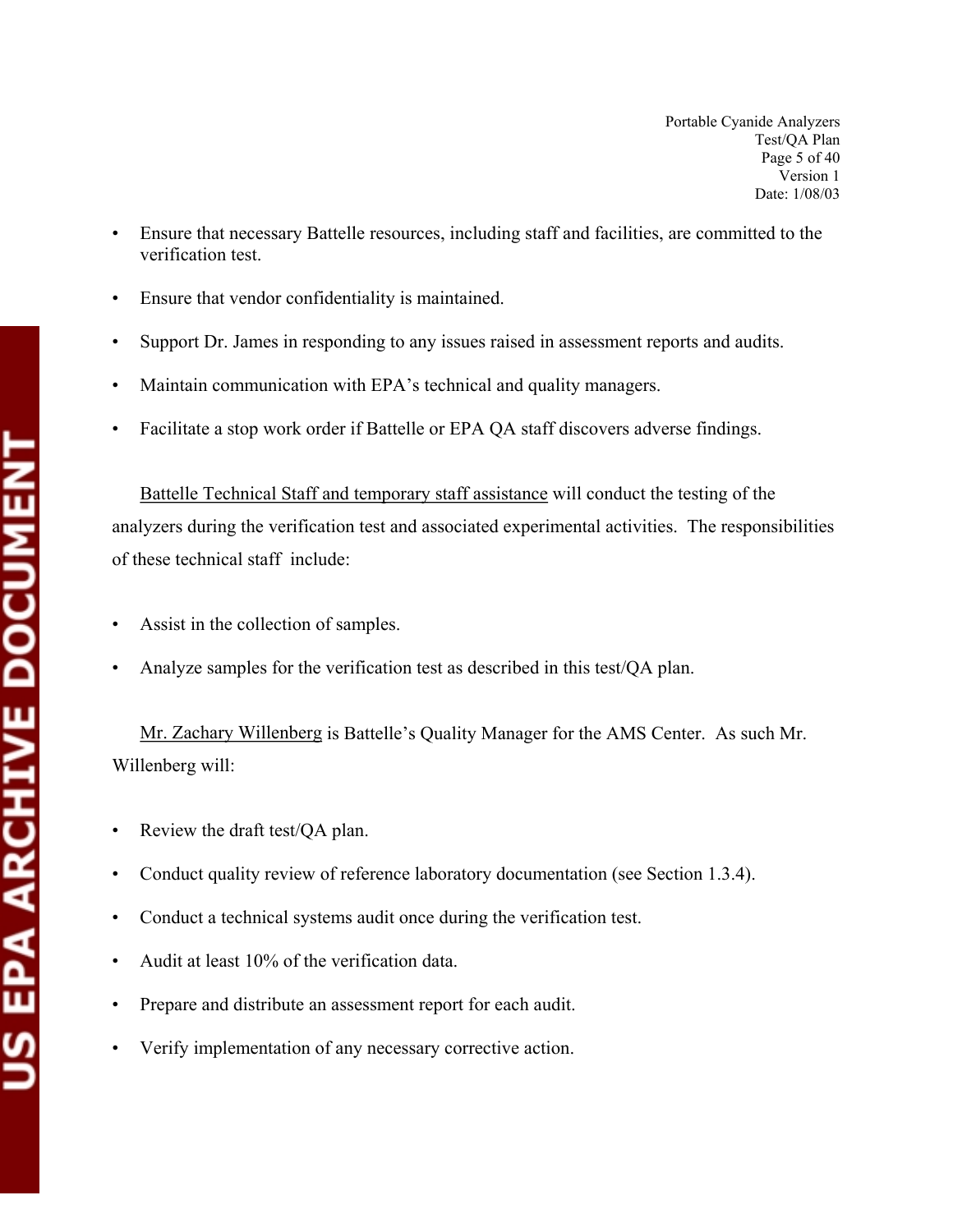- Issue a stop work order if self audits indicate that data quality is being compromised; notify Battelle's Center Manager if stop work order is issued.
- Provide a summary of the quality assurance/quality control (QA/QC) activities and results for the verification reports.
- Review the draft verification reports and statements.
- Have an overall responsibility for ensuring that the test/QA plan is followed.

Mr. Gary Carlin is Battelle's Environmental Health and Safety representative for the AMS Center. As such Mr. Carlin will:

- Review the safety issues related to handling cyanide and provide input into the test/QA plan.
- Advise staff working with cyanide on personal protective equipment and training needs.

# **1.3.2 Vendors**

Vendor representatives will:

- Review the draft test/QA plan.
- Approve the test/QA plan.
- Provide two off-the-shelf models of the analyzers to be verified for the duration of the verification test.
- As desired, instruct Battelle personnel on how to operate and maintain the analyzers prior to testing.
- If desired, provide a representative to operate the analyzers during the verification tests
- Review their respective draft verification report and statement.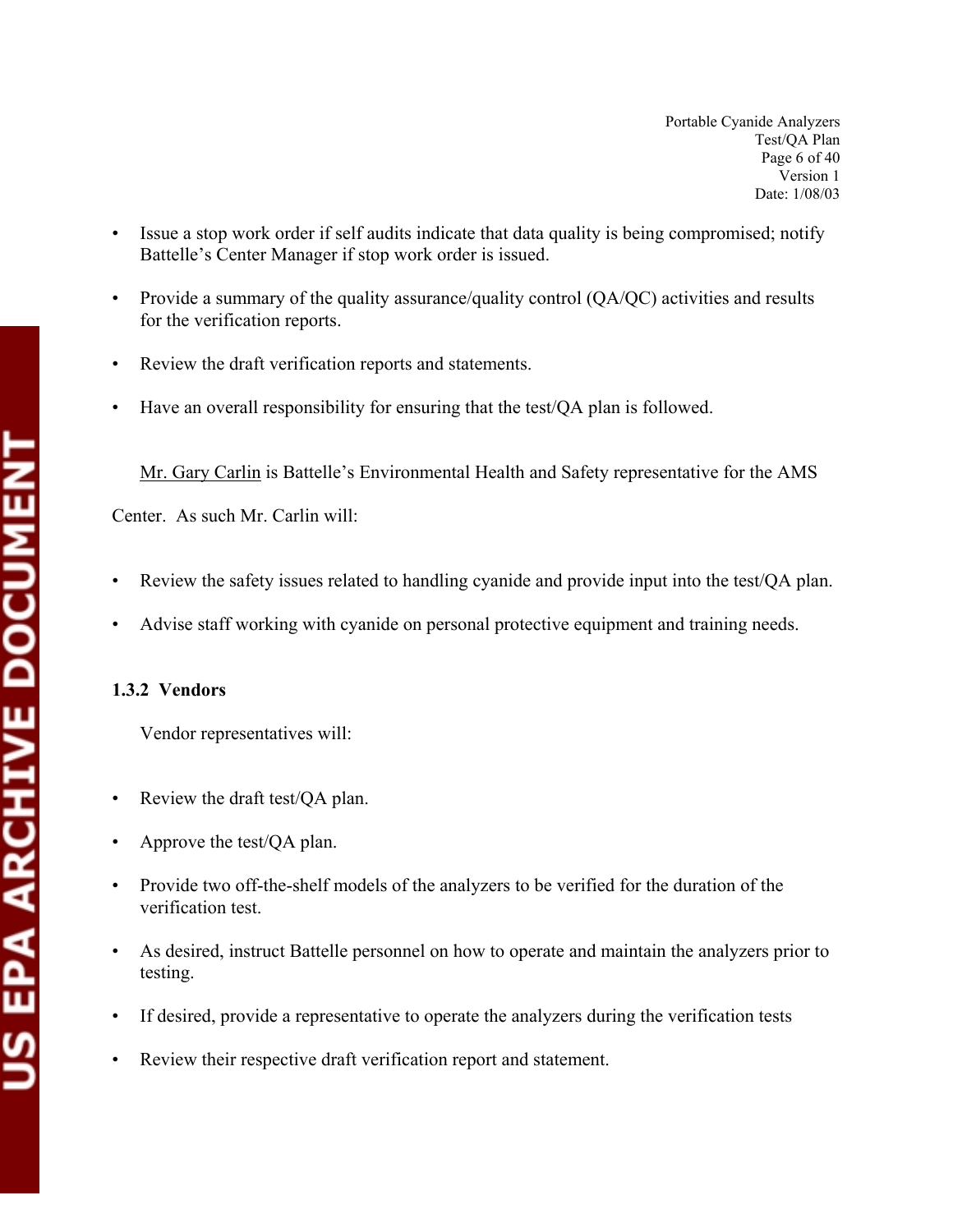# **1.3.3 EPA**

EPA's responsibilities in the AMS Center are based on the requirements stated in the "Environmental Technology Verification Program Quality and Management Plan of the Pilot Period (1995-2000)" (QAMP). The roles of the specific EPA staff are as follows:

Ms. Elizabeth Betz is EPA's Quality Assurance Manager. For the verification test, Ms. Betz will:

- Review the draft test/QA plan.
- Direct the performance, at the EPA's discretion, of external technical systems audit(s) during the verification test.
- Notify the EPA AMS Center Manager to facilitate a stop work order if the external audit indicates that data quality is being compromised.
- Prepare and distribute an assessment report summarizing results of the external audit.
- Review draft verification reports and statements.

Mr. Robert Fuerst is EPA's manager for the AMS Center. As such, Mr. Fuerst will:

- Review the draft test/QA plan.
- Approve the final test/QA plan.
- Notify the Battelle Center Manager to facilitate a stop work order if the external audit indicates that data quality is being compromised.
- Review the draft verification statements.
- Review the final verification reports.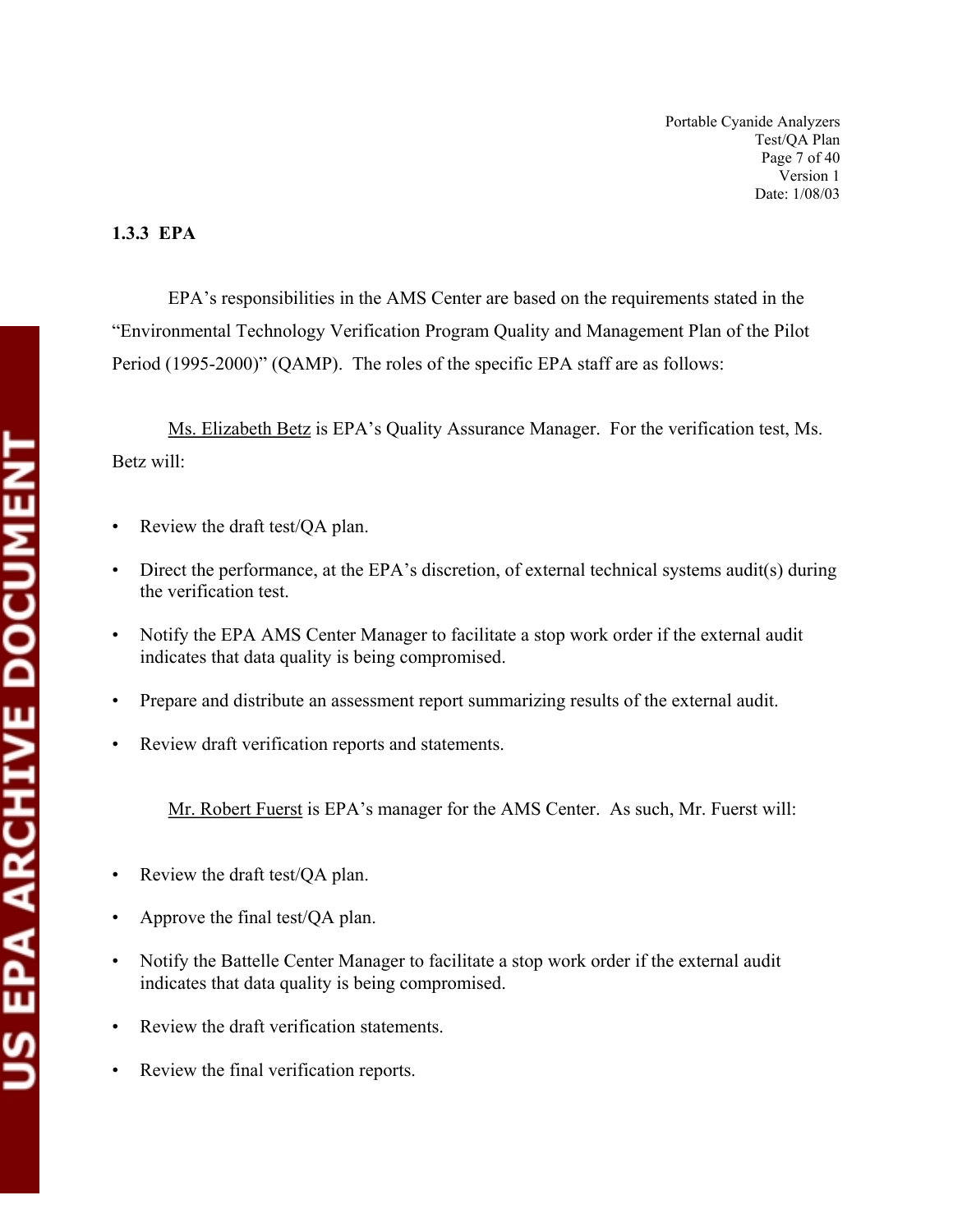#### **1.3.4 Commercial Laboratory**

Battelle will collaborate with a commercial laboratory that will:

- Perform reference analyses of all test and QA samples of unknown concentrations.
- Submit to Battelle the results of the reference analyses in an agreed upon format.

In order to be selected to perform the reference analyses during the verification test, a commercial laboratory will need to demonstrate its competence to perform the needed cyanide analysis (see Section 2.4) by providing Battelle with copies of: their method/standard operating procedure, quality assurance manual, state government certifications/approvals for cyanide analysis, and staff training records, where available. Additionally, Battelle will prepare and submit several samples of potassium cyanide to the laboratory. Battelle will prepare these samples at concentrations unknown to the prospective laboratory. The commercial laboratory's reported concentrations of the submitted quality control standards will need to be within 25% of their known concentrations. If the prospective laboratory does not comply fully with each of the above requirements, another laboratory will be selected and their competence verified in a similar manner.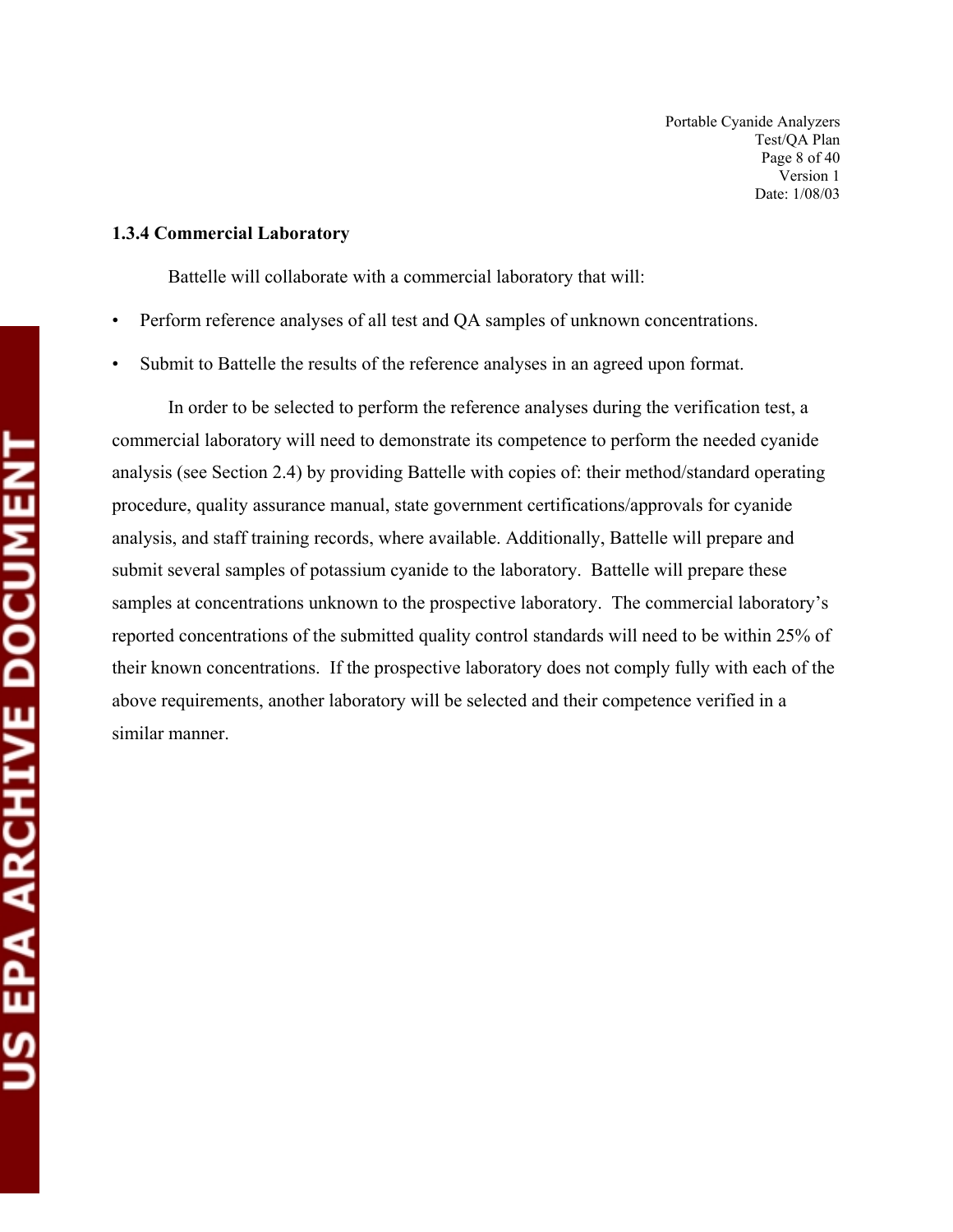# **2.0 VERIFICATION APPROACH**

#### **2.1 Scope of Testing**

Cyanide is present in various forms in water. This verification test focuses on the detection of the free cyanide ion  $(CN^G)$  which in this document is referred to as "cyanide". At high doses, this form of cyanide inhibits cellular respiration and in some cases can result in death. In drinking and surface water under ambient conditions, cyanide evolves from aqueous hydrogen cyanide, sodium cyanide, potassium cyanide, and other ionic complexes where cyanide is released easily when dissolved in water. Because of the toxicity of cyanide to humans, the EPA has set 0.2 mg/L as the maximum concentration of cyanide that can be present in drinking water. The reference method to be used during this verification test is EPA Method 335.1 "Cyanides Amenable to Chlorination". This method was selected because it measures the concentration of the cyanide ion in water samples under ambient conditions, which is the same form of cyanide that the technologies to be verified are designed to measure.

This test/QA plan specifically addresses verification testing of 1) portable test kits, and 2) ion selective electrodes that provide quantitative measurements of cyanide in water. The test kits consist of a portable colorimeter that requires a specific reagent solution. Typically the reagent and the water sample are mixed, and the mixture is inserted into the colorimeter and probed photometrically to provide a quantitative determination of cyanide. These analyzers report results via a digital display or electronic output signal. The cyanide ion selective electrodes work as sensors. A membrane at the end of an electrode allows only the negatively charged cyanide ion to be transported through, thus creating a potential difference across that membrane. This potential difference is directly proportional to the concentration of free cyanide ions in the bulk solution. Upon calibration in solutions of cyanide, the electrode is placed in a water sample and the concentration of free cyanide in the water is reported through a digital output.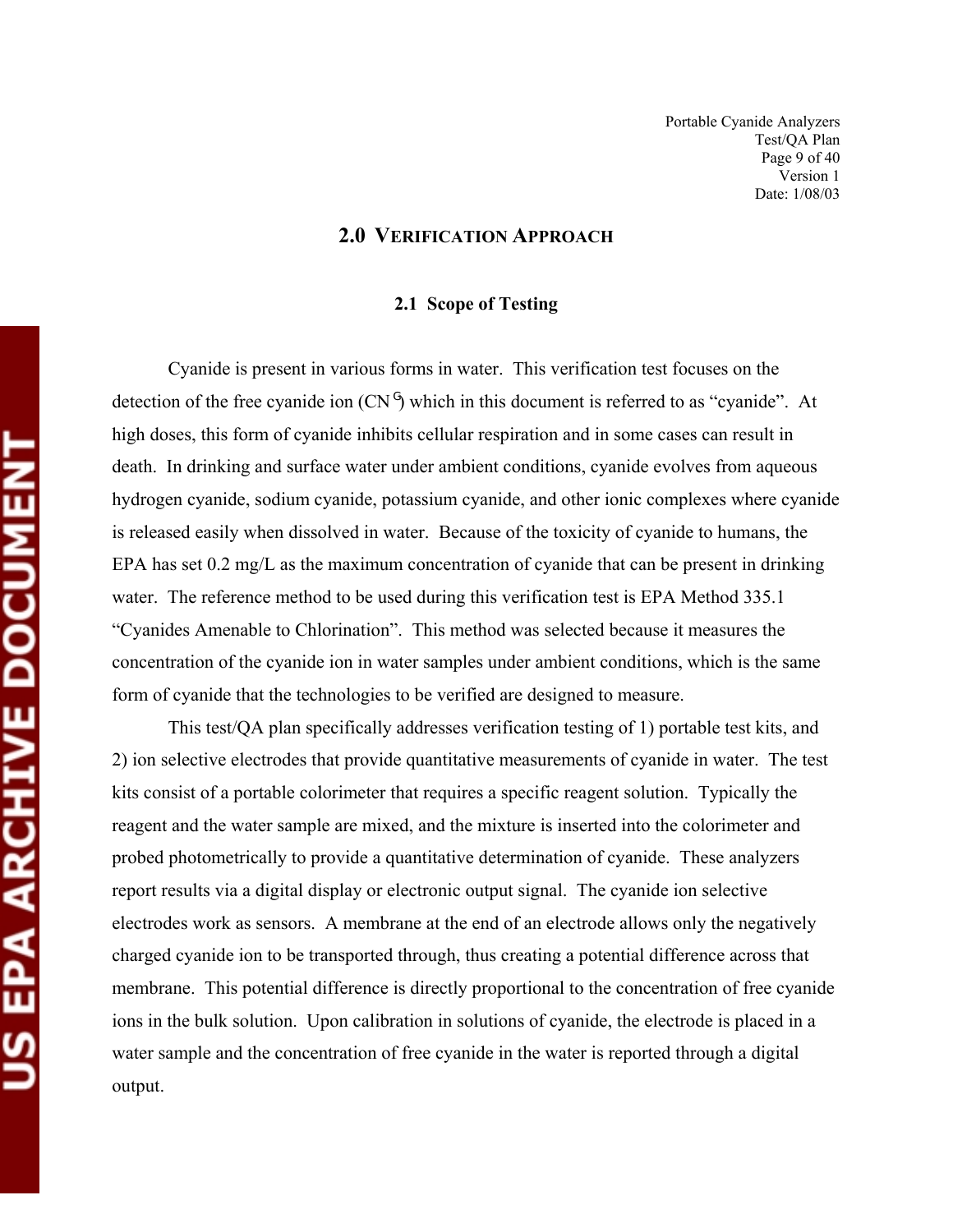The verification of all the portable cyanide analyzers will be done through the analysis of prepared, surface water, and drinking water samples by both the analyzers being verified and by a standard reference method. Statistical comparisons of the analytical results from the reference method and the analyzers being verified will provide a basis for quantitative performance evaluations of the analyzers. Each of the analyzers will also be evaluated in terms of ease of use and sample throughput.

The potable cyanide analyzers provide a measure of the analyte concentration, and will be evaluated in terms of:

- accuracy
- precision
- linearity
- method detection limit
- inter-unit reproducibility
- matrix effects
- response of analyzer at cyanide concentrations dangerous to human health
- operator bias (test kit analyzers only)
- portability
- ease of use.

## **2.2 Experimental Design**

Two units of each portable cyanide analyzer being tested will undergo verification testing. The verification results for the two units will be reported and intercompared to assess unit-to-unit reproducibility. The verification test will involve challenging the analyzers being verified with a variety of test samples, including sets of drinking and surface water samples representative of those likely to be analyzed using these devices. All samples will be analyzed by the technologies being verified and by a standard reference method. Comparison of the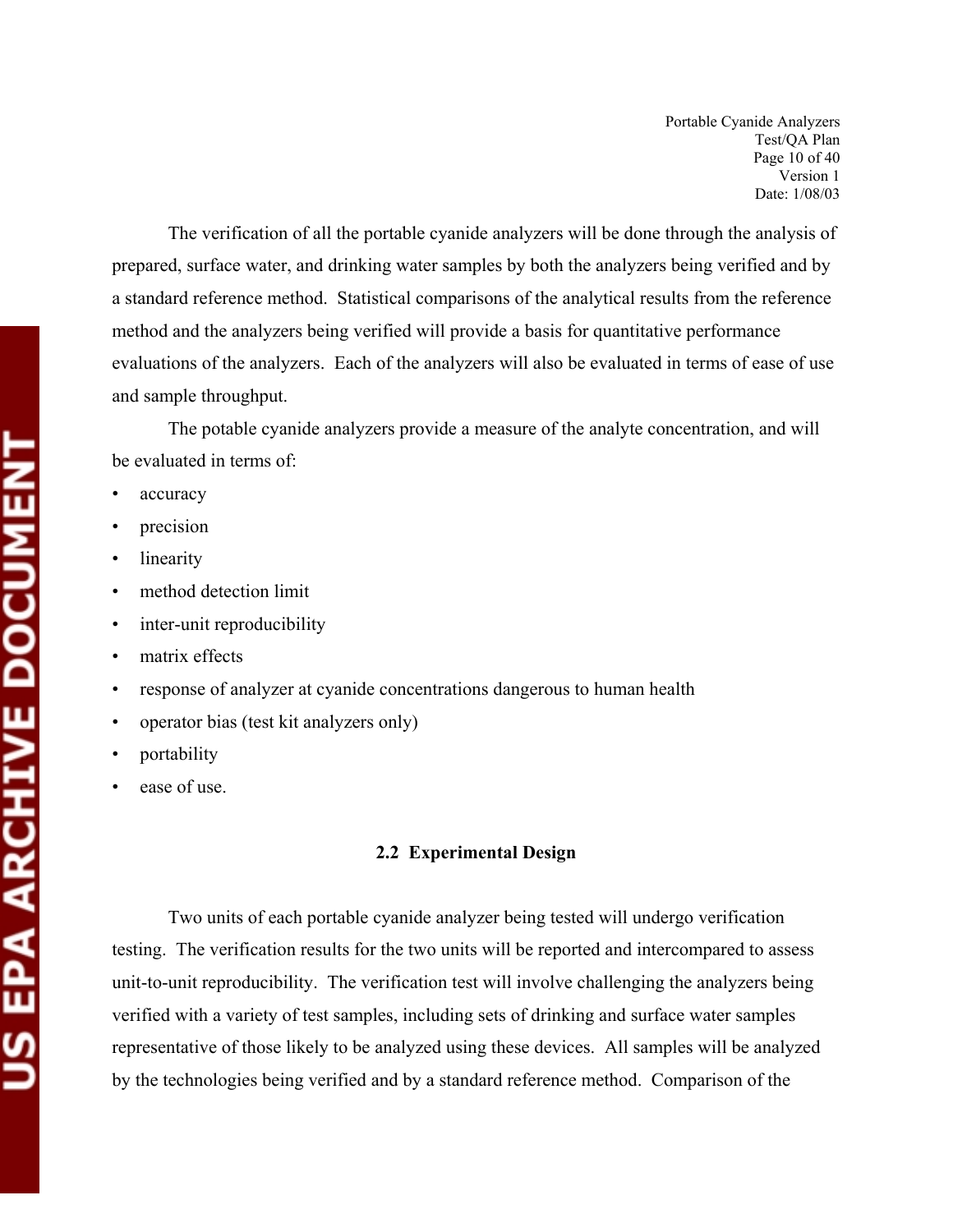Portable Cyanide Analyzers Test/QA Plan Page 11 of 40 Version 1 Date: 1/08/03

results from the analyzers to those from the reference method will be used to quantitatively assess accuracy, linearity, and detection limit. Multiple aliquots of each test sample will be analyzed separately to assess precision of both the analyzers being verified and the reference method.

The test kit analyzers are designed for use by non-technical operators while the ion selective electrodes are not. Therefore each test kit analyzer will be tested independently by two separate operators (technical and non-technical) to test for the existence of operator bias on analyzer performance. The vendor will have the option of providing a representative to serve as the technical operator or of training Battelle staff to serve as the technical operator. The nontechnical staff member will have little prior knowledge of the analyzer being verified and will have little or no previous laboratory experience. Both operators will analyze all of the test samples. Each operator will manipulate the water samples and reagents to generate a solution that can be probed photometrically. Then, each operator will analyze that solution using both units of a given vendor's analyzer. More than one technical and/or non-technical operators may be used by Battelle. The operators will be uniquely identified in the verification report so it is clear what operator produced what data.

Matrix effects will be assessed by separately evaluating accuracy, precision, and linearity on distinctly different sample matrices, such as samples prepared in pure water with varying cyanide concentrations and drinking and surface water samples both spiked with cyanide and left unspiked. Sample throughput will be estimated based on the time required to analyze a sample set. Performance parameters, such as ease of use and reliability, will be based on documented observations of the operators and test coordinator. Each analyzer will be used in a field environment, as well as in a laboratory setting, to assess the impact of field conditions on performance.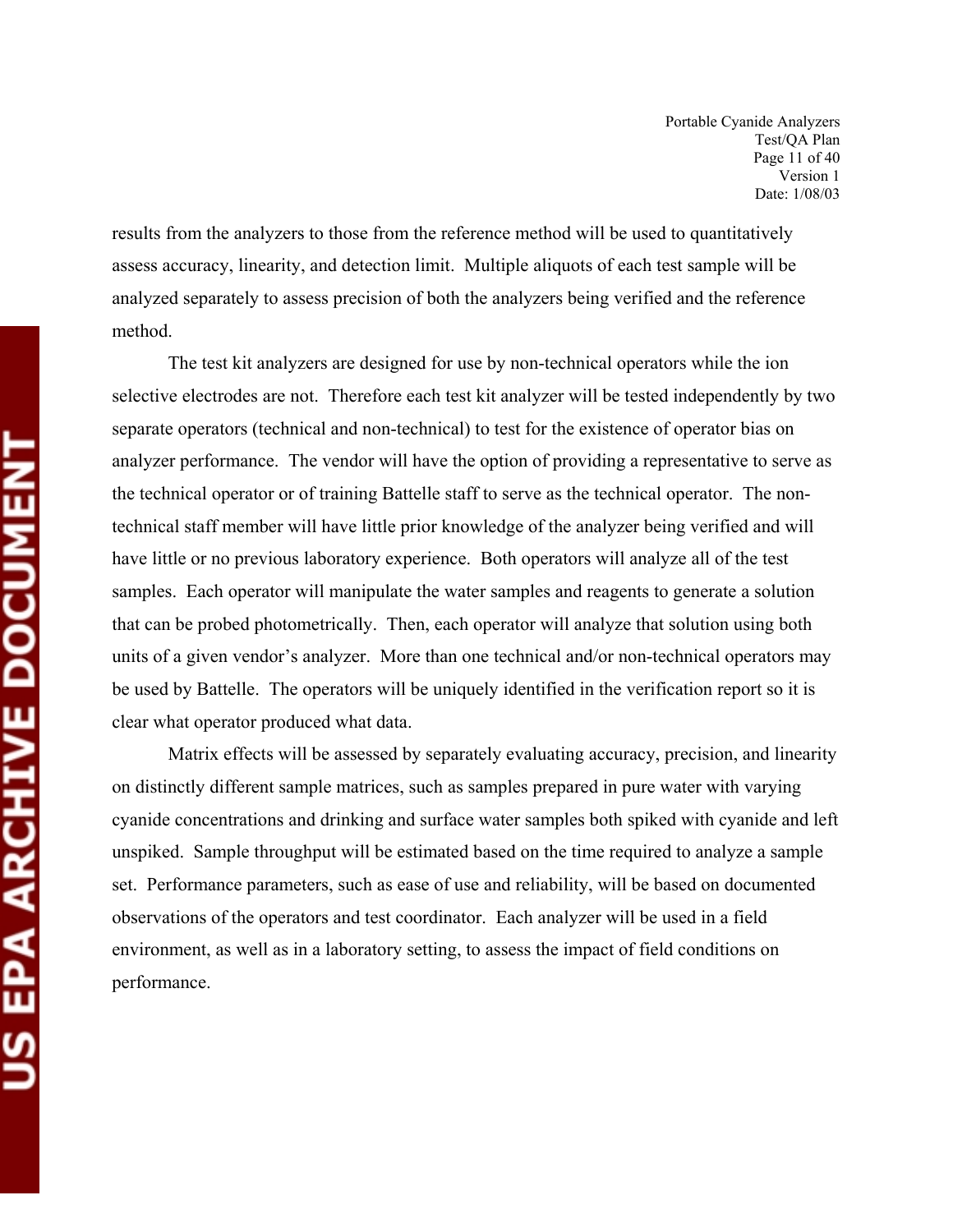#### **2.3 Test Samples**

Test samples to be used in this verification test will include quality control (QC) samples, performance test (PT) samples, and drinking and surface water samples. Tables listing the number and type of different samples to be analyzed using each type of analyzer are provided in Appendix A. The QC and PT samples will be prepared from purchased standards. The QC sample concentrations will be targeted to the EPA maximum contaminant level (MCL) in drinking water which for cyanide is 0.2 mg/L. The PT samples will cover the range from 0.03 mg/L to 0.8 mg/L for the test kit analyzers. The performance of the test kit analyzers will also be evaluated with three samples at concentrations that could be lethal if a volume the size of a typical glass of water was ingested. The ion selective electrode analyzers will be tested with PT samples ranging from 0.03 mg/L to 25 mg/L, but will not be subjected to the lethal/near-lethal concentrations. In order to evaluate the field portability of these analyzers, some of the drinking water samples indicated in Appendix A will be analyzed in a field setting. Other drinking and surface water samples will be shipped to Battelle and analyzed blindly by the vendors' analyzers in a laboratory setting. All the samples will be analyzed by each of the two units of each analyzer undergoing testing and by a standard reference method.

#### **2.3.1 QC Samples**

Prepared QC samples will include both laboratory reagent blanks (RB) and laboratory fortified matrix (LFM) samples. The RB samples will be prepared from ASTM type II deionized water and will be exposed to identical handling and analysis procedures as other prepared samples, including the addition of all reagents. These samples will be used to help ensure that no sources of contamination are introduced in the sample handling and analysis procedures. The LFM samples will be prepared as aliquots of drinking and surface water samples spiked with KCN to increase the analyte concentration by 0.2 mg/L. In the case of the drinking water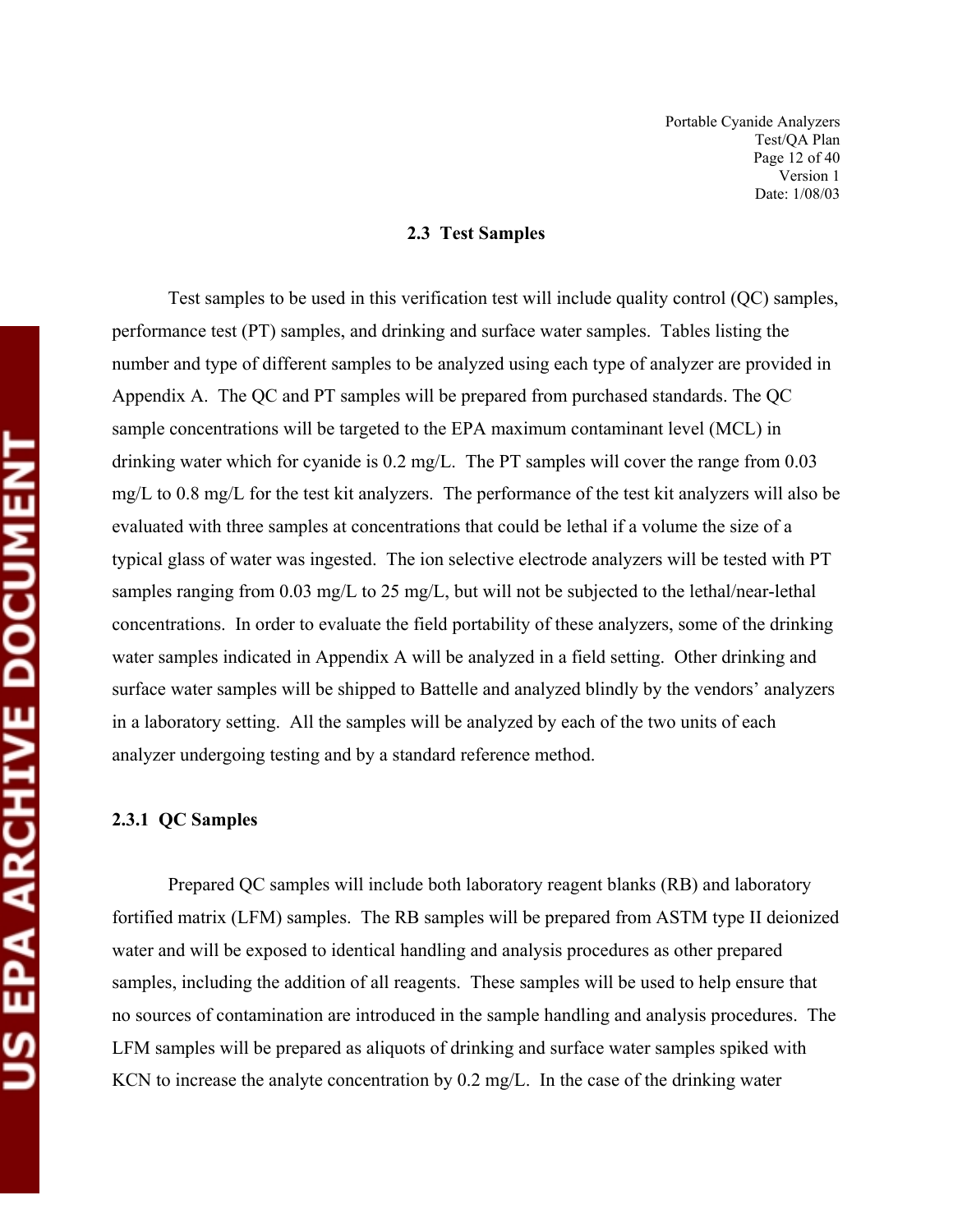Portable Cyanide Analyzers Test/QA Plan Page 13 of 40 Version 1 Date: 1/08/03

samples to be analyzed in the field, the spike solution used to prepare the LFM will be prepared in the laboratory and brought to the field site. For the rest of the samples, the LFM will be prepared similarly, only within a Battelle laboratory, not in a field setting. Since no cyanide is expected to be detectable in the drinking and surface water samples, four LFM samples will be analyzed for each source of water. These samples will be used to help identify if matrix effects have an influence on the analytical results.

Quality control standards (QCS) will be used to ensure the proper calibration of the ion selective electrodes (ISE) being verified and of the reference instrument. The instruments in the colorimetric test kits are factory calibrated so no additional calibration can be performed by the operators. However, QCS will still be analyzed (without defined performance limits) by the colorimeters to demonstrate their proper functioning to the operator. The QCS standards will be purchased from a commercial supplier and subject only to dilution as appropriate. A QCS (as part of the reference laboratory's SOP) will be analyzed before and after the testing period, as well as after every tenth sample. The reference method will be required to measure the concentrations of the QCS to within 25% of the known concentration. If the difference is larger that 25%, the data collected since the most recent QCS will be flagged and proper maintenance will be performed to regain accurate cyanide measurement, according to the reference laboratory's protocols. For the ISE technologies, if there is a greater than 25% decrease in the accuracy of the QCS, the operator will polish the electrode and re-calibrate in attempt to improve the accuracy of the measurement. Additional standards will also be purchased from an independent supplier, for use in a performance evaluation audit, as described in Section 6.2.1.

#### **2.3.2 Performance Test (PT) Samples**

The PT samples will be prepared in the laboratory using ASTM Type II deionized water as the water source and will include only cyanide at various concentrations. These samples will be used specifically to help determine the analyzer accuracy, linearity, and detection limit. To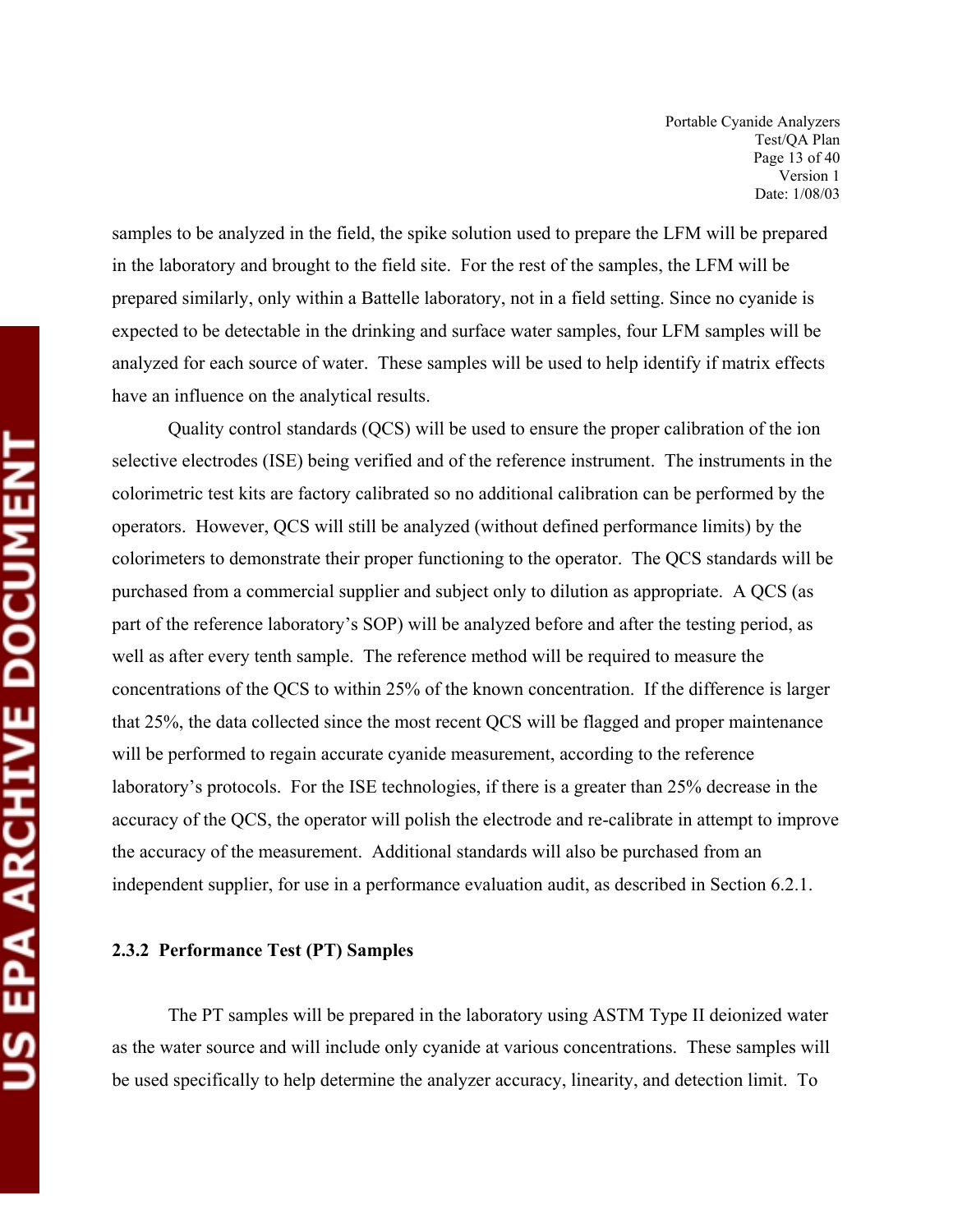Portable Cyanide Analyzers Test/QA Plan Page 14 of 40 Version 1 Date: 1/08/03

determine the detection limit of the analyzers, a solution with a concentration five times the vendor's reported detection limit will be used. Seven nonconsecutive replicate analyses of this solution will be made to obtain precision data with which to determine the method detection limit. Additionally, solutions will be prepared to assess the linearity over a broad concentration range. Four aliquots of each of these solutions will be analyzed separately to assess the precision of the analyzers. The concentrations of the PT samples are listed in the tables within Appendix A. The operators will analyze the PT samples blindly in a random order to minimize any bias that could occur.

Because cyanide is particularly toxic, ETV stakeholders and other end users of these analyzers are interested in the response of these analyzers when the cyanide is present in drinking water at lethal and near-lethal concentrations (>50 mg/L). To address this issue, three test samples, prepared in ASTM water, at lethal or near-lethal concentrations (50, 100, and 250 mg/L) will be analyzed. While typically the analyzers are not designed to quantitatively measure these extreme concentrations, the operators and test coordinator will make qualitative observations of their operation while analyzing such samples. Observations of unusual operational characteristics (rate of color change, unusually intense color, unique digital readout, etc.) will be documented and reported so the end user can be made aware of what analyzer performance characteristics may serve as indicators of lethal or near-lethal concentrations. The ion selective electrode analyzers will be exempted from the testing of lethal and near-lethal concentrations because the electrode membrane is damaged when placed in concentrations of cyanide greater than 30 mg/L.

#### **2.3.3 Drinking and Surface Water Samples**

Water samples, including tap water (well and local distribution sources) and fresh surface water will be collected from a variety of sources and will be used to evaluate technology performance. Samples will be collected from the following sources: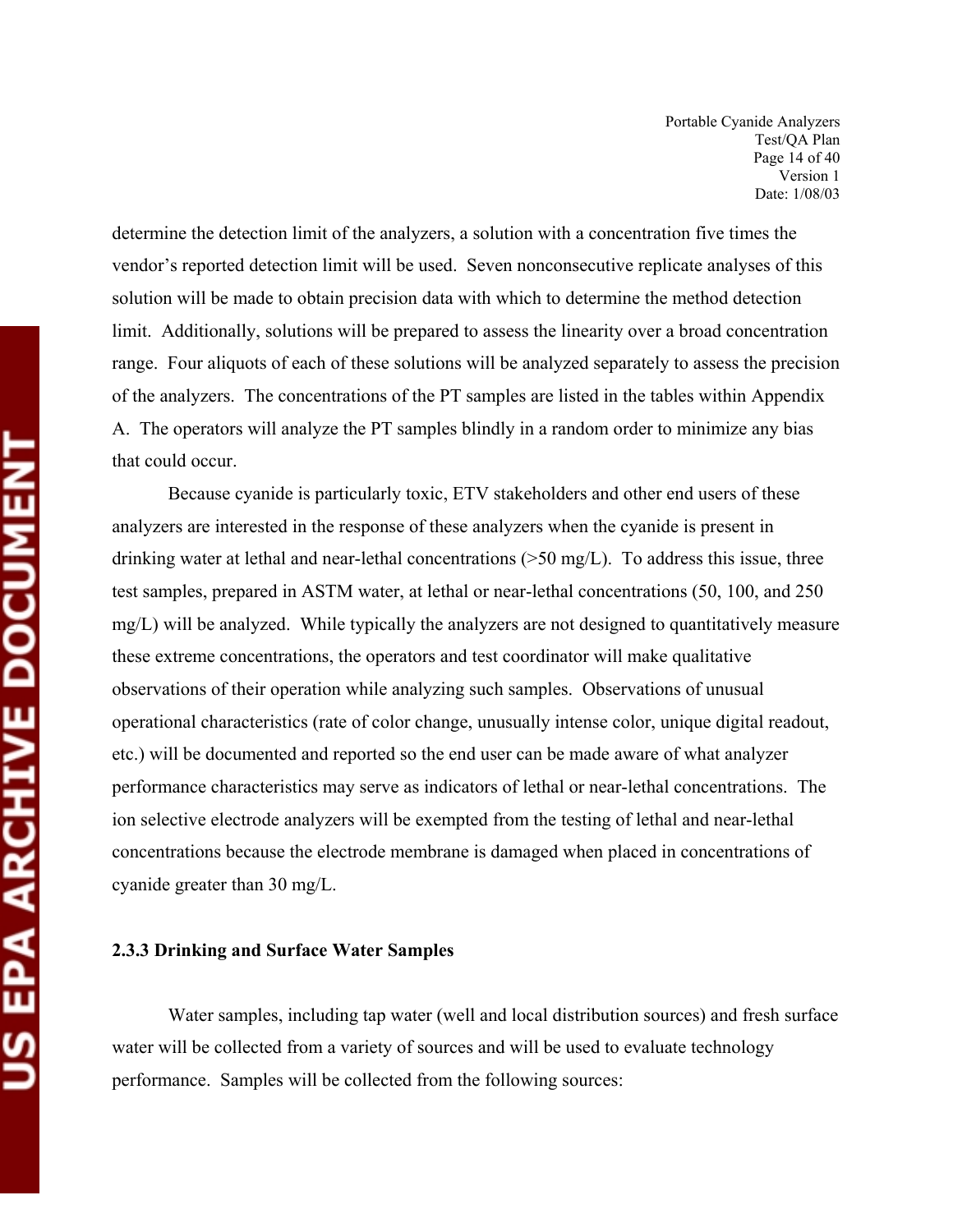- Residential tap (Columbus water)
- Residential tap (well water)
- Alum Creek Reservoir
- **Olentangy River**
- Entry of water distribution centers (post-treatment) from five cities, one city each from the Northwestern, Southwestern, Midwestern, Southeastern, and Northeastern region of the U.S.

In general, approximately 8-L water samples will be collected as part of this verification test. The water samples will not be characterized in any way (i.e., hardness, alkalinity, etc.) other than for cyanide concentration. They will be split into two 4-L sub-samples. One sub-sample will be spiked with 0.2 mg/L cyanide, to provide LFM aliquots, and the other sub-sample will remain unspiked. Four 400-mL aliquots to be used for analysis by the vendors' test kit analyzers  $(\sim)10$  mL per replicate analysis) and ion selective electrodes ( $\sim$ 100 mL total needed) will be taken from each sub-sample. Also taken from each sub-sample will be four 500-mL aliquots that will be used for analysis by the reference method. Cyanide is not expected to be detectable in any of the drinking or surface water samples analyzed during this test. In order to avoid replicating non-detectable concentrations, only one unspiked aliquot of each source of water will be analyzed if cyanide is not detectable in the first aliquot analyzed by each participating technology. If there is detectable cyanide in that initial aliquot, three additional aliquots of that sample will be analyzed in addition to four LFM aliquots. Four LFM aliquots will be prepared and analyzed for every drinking and surface water source, regardless of the concentration of the initial aliquot. Each aliquot analyzed by the analyzers being verified will also be analyzed by the reference method.

Some of the verification test samples will be collected and then shipped to Battelle to undergo verification testing in a Battelle laboratory. These include surface water from the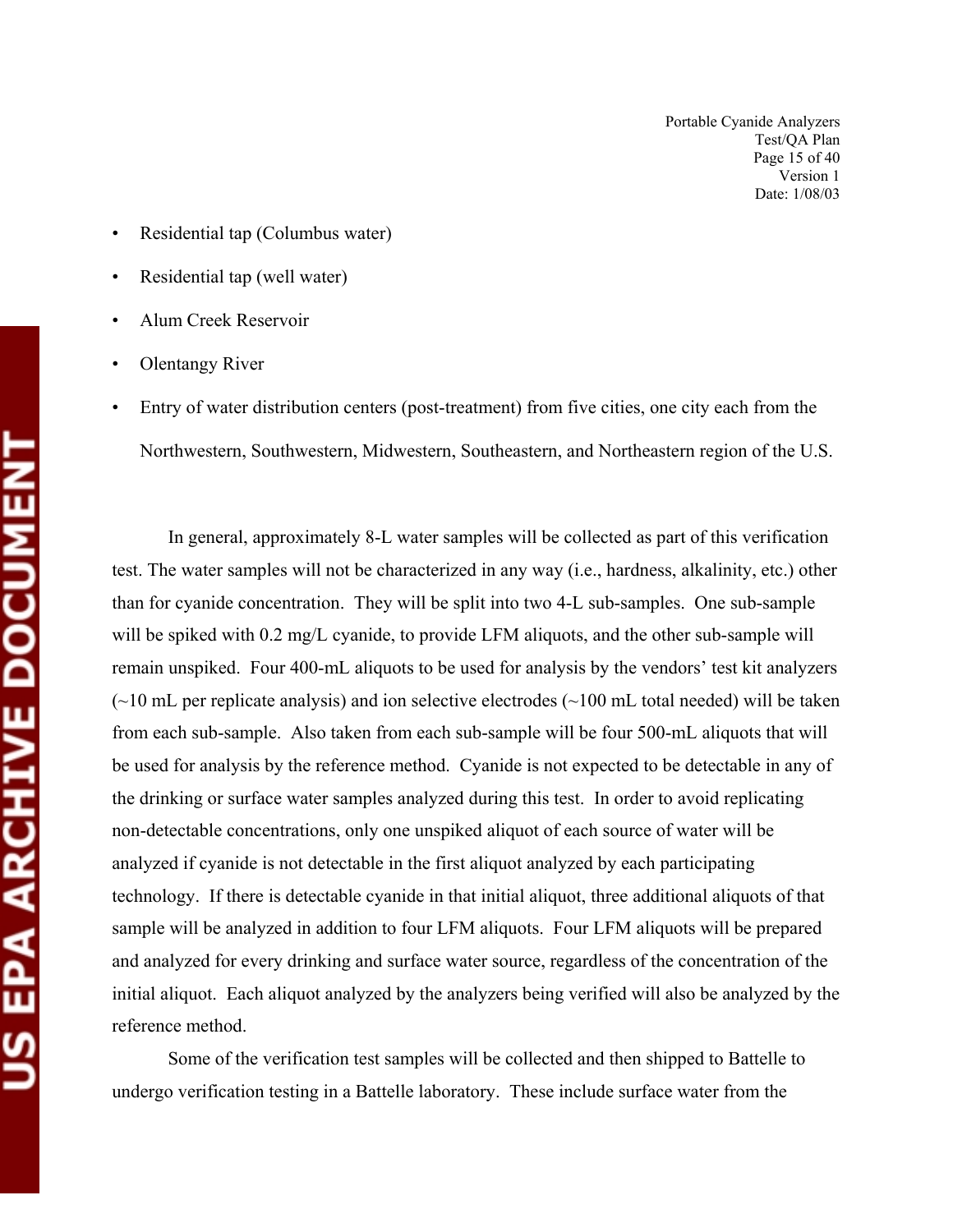Portable Cyanide Analyzers Test/QA Plan Page 16 of 40 Version 1 Date: 1/08/03

Olentangy River and Alum Creek Reservoir and drinking water samples collected at five cities located in five different regions of the U.S. The surface water will be collected near the shoreline by submerging the containers no more than one inch below the surface of the water. Representatives of each city's water treatment facility will provide Battelle a sample of water that has completed the water treatment process, but has not yet entered into the water distribution system. These samples will be preserved with NaOH at a pH of greater than 12 and the samples will be analyzed within 14 days. Once the samples arrive at Battelle, they will be split into unspiked background and LFM sub-samples as described above, and analyzed by the participating technologies.

Testing the operation of the analyzers in a field setting is a key component of the verification test. Finding out the performance of each analyzer while being used outside the laboratory under outdoor conditions and without the availability of miscellaneous laboratory supplies is important to the stakeholders and end users of these analyzers. The residential tap water (both well and Columbus water) samples will be used to verify the field portability of these analyzers. The residential tap water samples will be analyzed three different ways to verify each technology's performance. Twenty-four liters of water will be collected from an outside spigot at the participating residences and split into three approximately 8-L samples. The first sample will be analyzed outdoors at the residence under the current weather conditions (meteorological conditions at the time of field sampling and analysis will be documented), the second sample will be brought inside the residence and allowed to equilibrate to room temperature before testing, and the third sample will be transported back to Battelle for testing in the laboratory like the samples collected elsewhere and shipped to Battelle. Each 8-L sample will be split and analyzed as described in the second paragraph of this section. If any of the samples are not able to be analyzed within 24 hours of sampling, they will be preserved with NaOH to a pH greater than 12 at 4EC.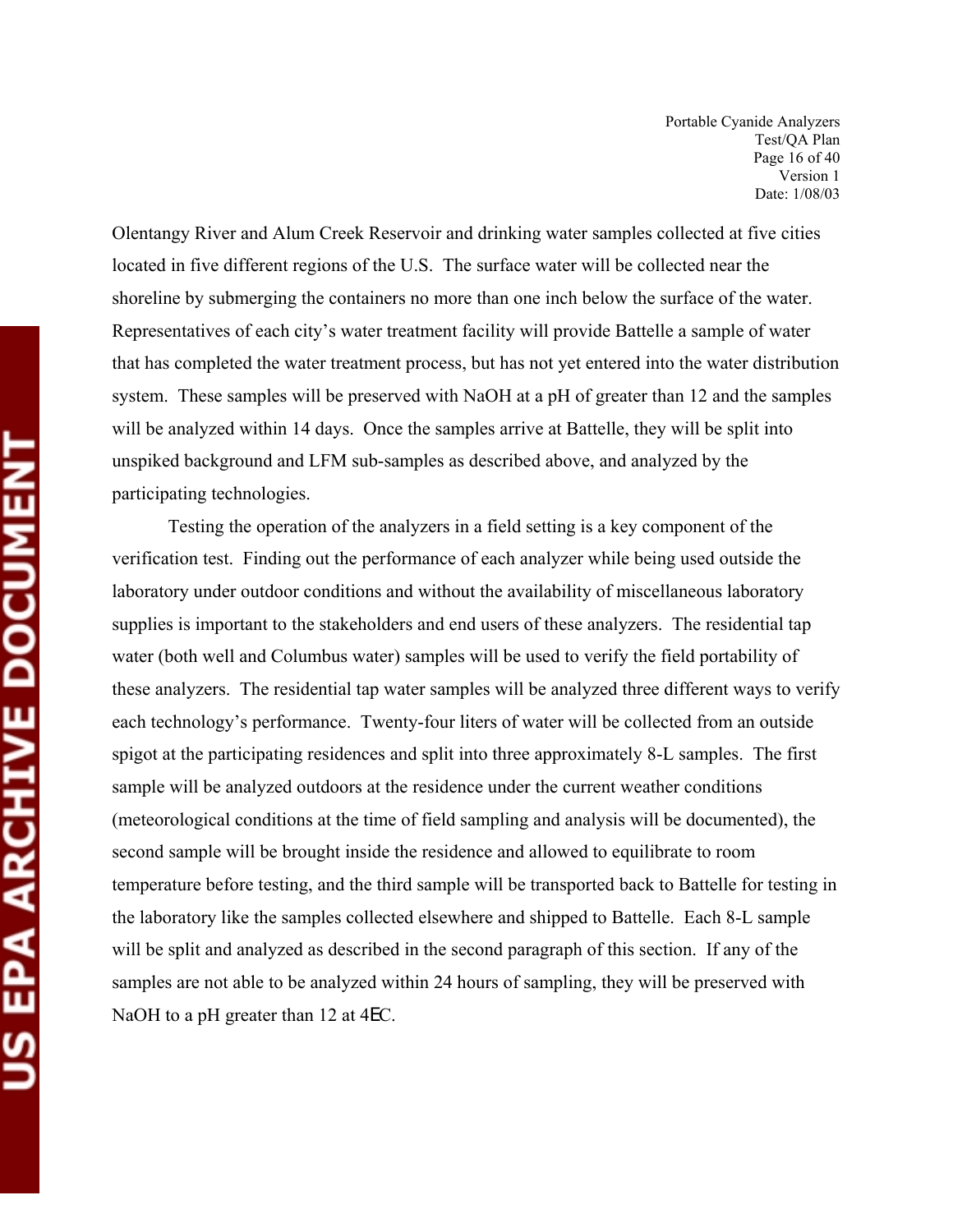## **2.4 Reference Method**

Technology verification will involve, in part, comparison of the results from each analyzer being verified to the results obtained from an appropriate reference method. The reference method chosen for this verification test, for both the ion selective electrodes and test kit technologies, is an EPA standard method for the analysis of water. Samples will be analyzed using visible spectroscopy according to EPA Method  $335.1^2$ , Cyanides, Amenable to Chlorination. This method incorporates two determinations of total cyanide. One determination is done after the free cyanide in the sample has been chlorinated to CNCl, which degrades quickly, and the second is done without chlorination. The concentration of free cyanide is given by the difference of the two measurements of total cyanide.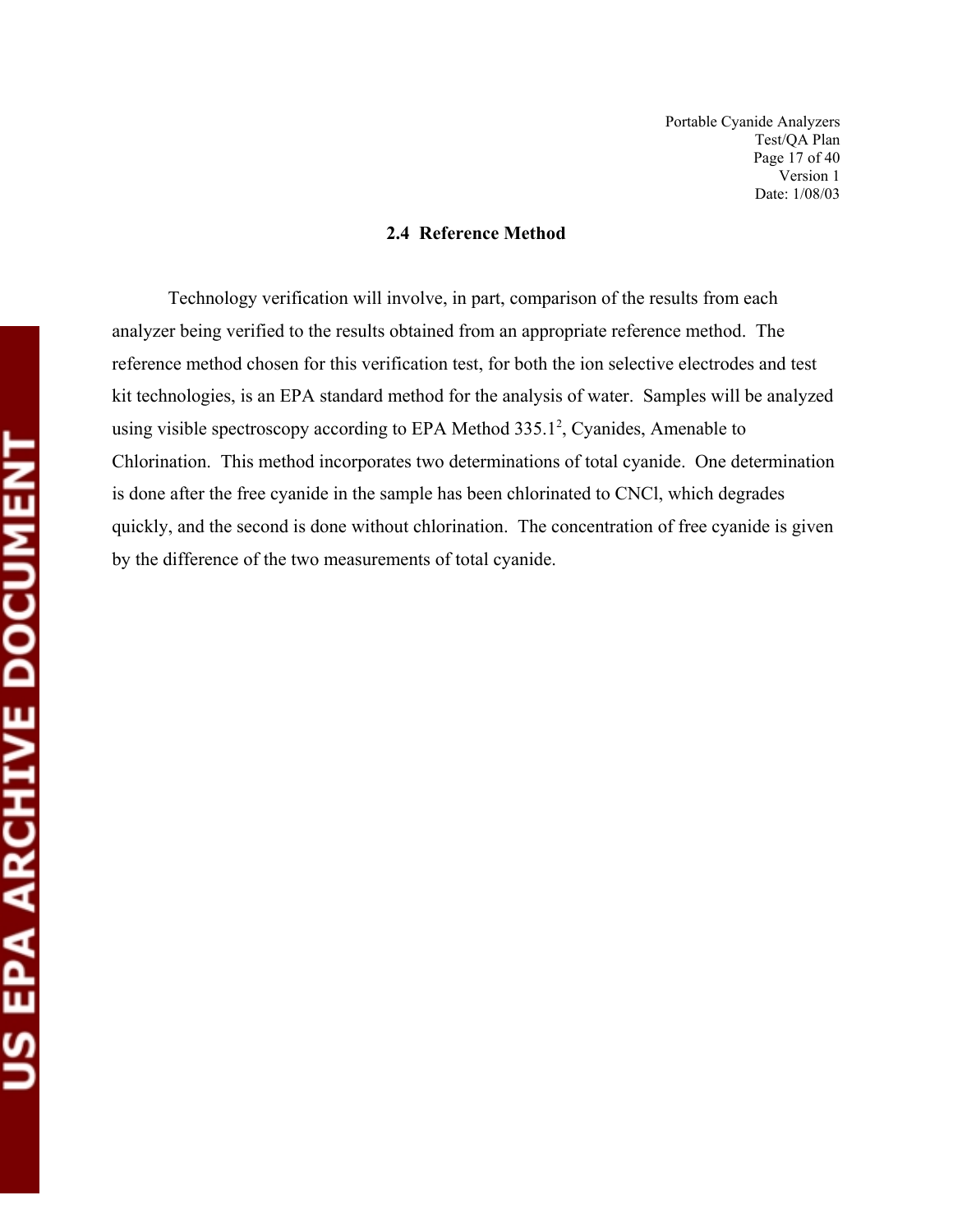# **3.0 MATERIALS AND EQUIPMENT**

In general, this verification test relies on the materials and equipment provided by the vendors. Battelle will provide the following equipment and materials.

#### **3.1 Laboratory Supplies**

The following laboratory supplies will be needed for the preparation of the PT samples and the QC samples:

- ASTM type II water
- 4-L, 1-L, 250-mL, and 100-mL Class A volumetric flask
- 10-mL Class A volumetric pipets
- 10-mL and 50 mL disposable pipets
- 0.5-mL and 1.0-mL micro pipets
- micro pipet tips
- NIST traceable reference standard for target analyte
- HDPE containers

NaOH for preservation and pH adjustment where applicable

- HCl for pH adjustment where applicable
- pH meter
- personal protective equipment.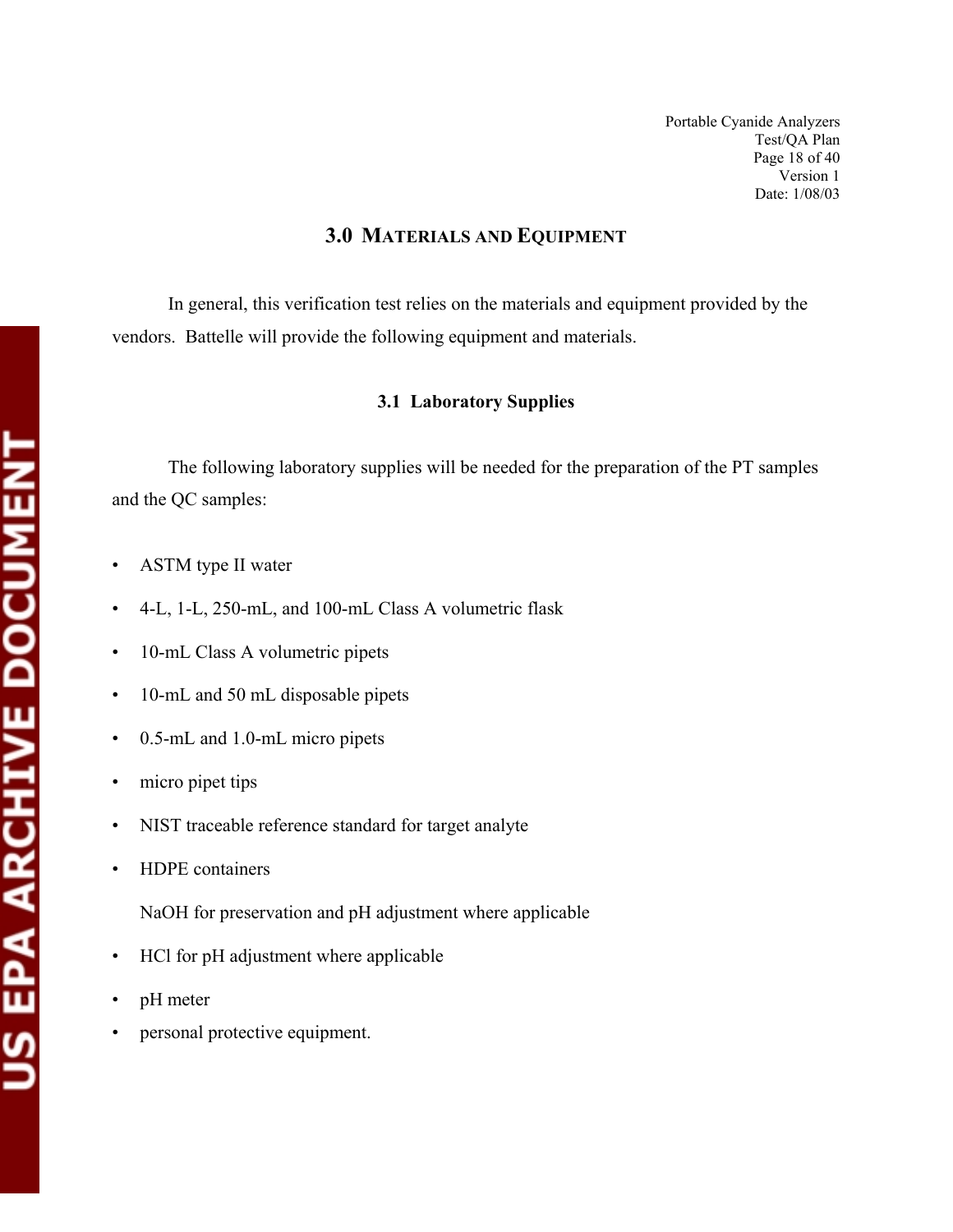## **3.2 Field Supplies**

Battelle will provide the following supplies needed for the collection of field samples:

- ASTM type II water
- 125-mL, 500-mL, 1-L, and 8-L HDPE containers
- 1-mL micro pipet
- 1-mL micro pipet tips
- 10-mL and 50 mL disposable pipets
- HDPE volumetric flasks of various volumes
- coolers and blue ice packs for sample storage
- thermometer
- lead carbonate
- potassium-iodide starch paper
- lead acetate paper
- pH meter
- ascorbic acid
- sodium hydroxide for preservation and pH adjustment where applicable
- HCl for pH adjustment where applicable
- personal protective equipment.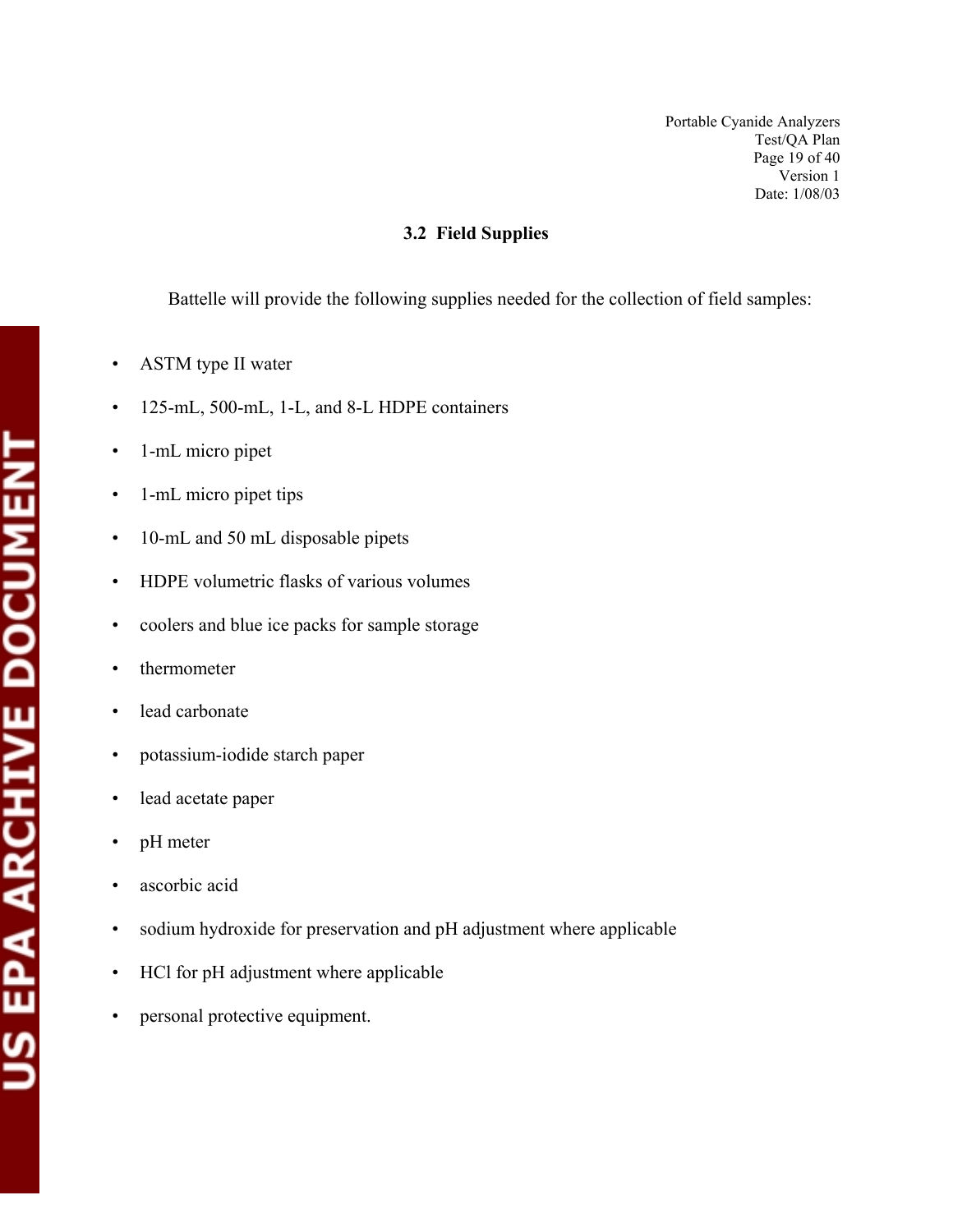Portable Cyanide Analyzers Test/QA Plan Page 20 of 40 Version 1 Date: 1/08/03

# **3.3 Reference Instrument**

The reference method for analysis of cyanide will be performed on an instrument to be determined as soon as the reference lab is selected. It will be added to the Test/QA plan in the form of an amendment.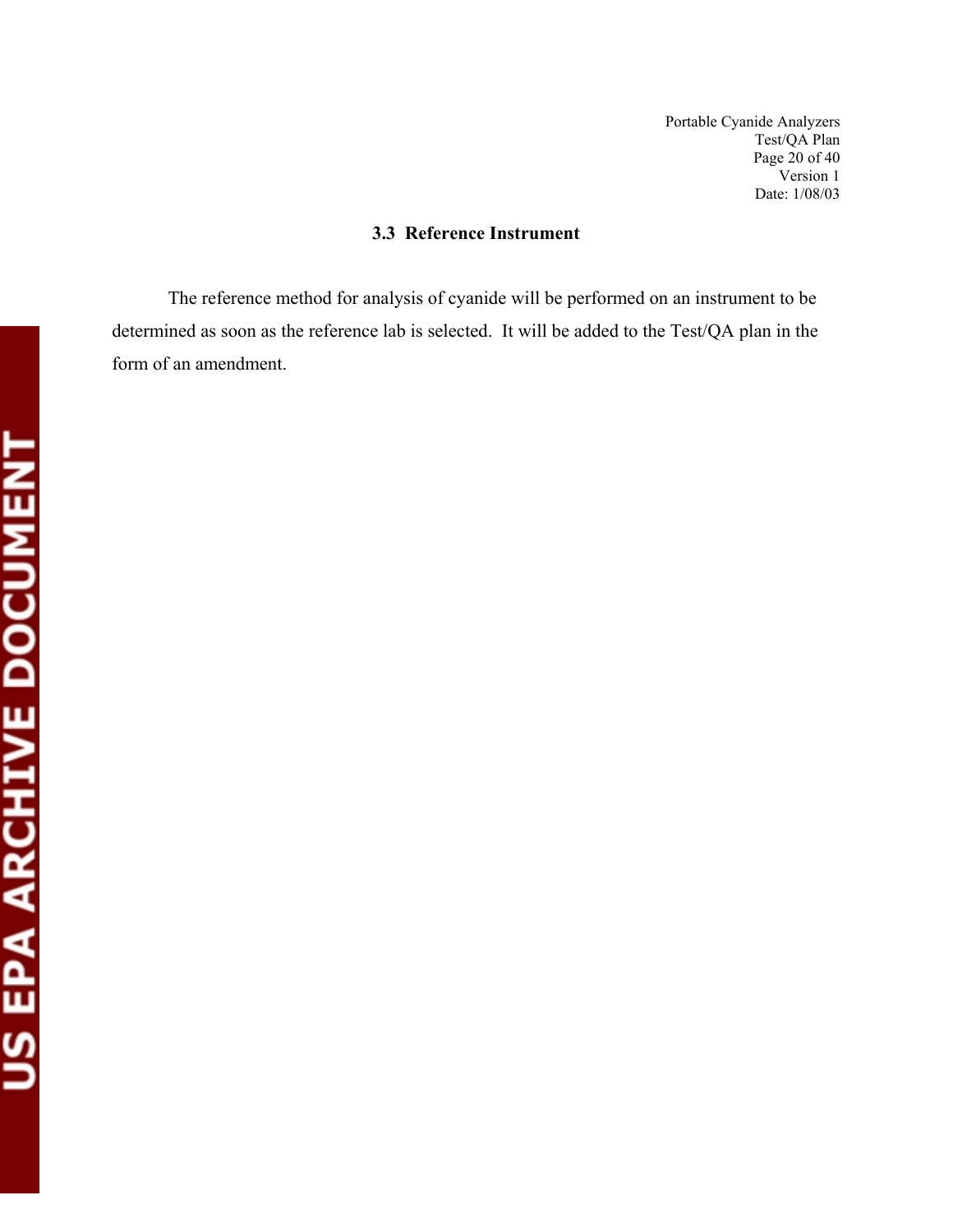#### **4.0 PROCEDURES**

#### **4.1 Test Sample Preparation and Storage**

QC and PT samples will be prepared from commercially available NIST traceable standard material. The standard will be dissolved and diluted to appropriate concentrations using ASTM Type II water in Class A volumetric glassware. The QC and PT samples will be prepared at start of testing, preserved with NaOH and stored at 4 EC for a maximum of 30 days.

Surface and drinking water samples will be collected from the sources indicated in Section 2.3.3, and will be stored in HDPE containers. Because free chlorine will degrade cyanide during storage, at the time of sampling, all of the samples will be tested for free chlorine with potassium iodide starch (KI) paper. The presence of chlorine is indicated by the KI paper changing to a bright blue color. If chlorine is present, ascorbic acid will be added a few crystals at a time until there is no further color change on the KI paper. Analysis and shipment of the samples to the reference laboratory will then proceed as previously described. For the residential tap water samples, sample analysis will be performed at the time of collection by the analyzers being verified. The rest of the surface and drinking water samples and all of the samples to be analyzed by the reference method will be stored until analysis at 4EC and preserved with sodium hydroxide at a pH of greater than 12. The reference analyses will be performed within 14 days of collection or the field sampling will be repeated.

#### **4.2 Sample Identification**

Aliquots to be analyzed will be drawn from the prepared standard solutions or from source and drinking water samples and placed in uniquely identified sample containers for subsequent analysis. The sample containers will be identified by a unique identification (ID) number. A master log of the samples and sample ID numbers for each analyzer will be kept by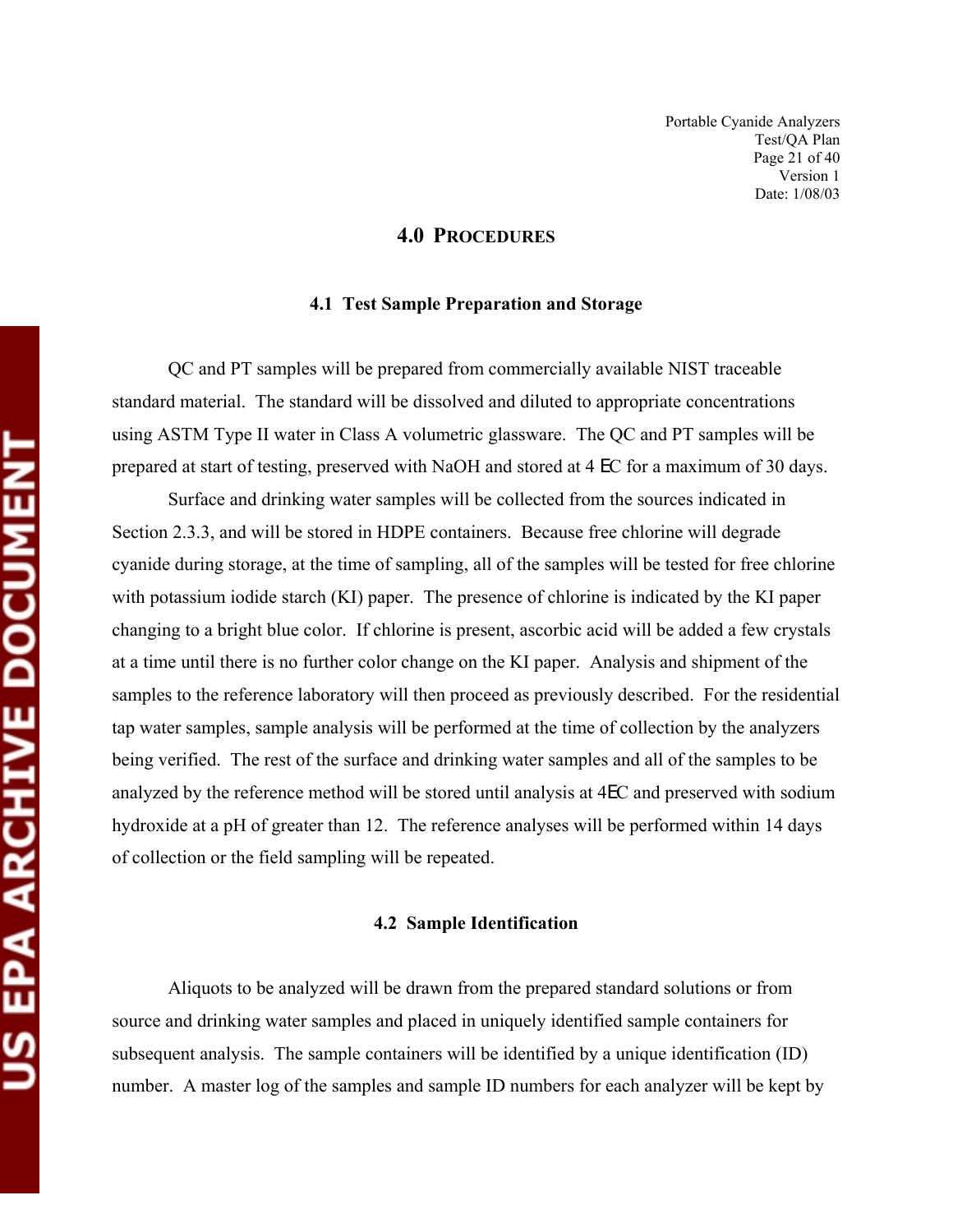Battelle. The ID number, date, person collecting, sample location, and time of collection will be recorded on a chain-of-custody form for all field samples.

#### **4.3 Sample Analysis**

### **4.3.1 Reference Method**

The reference instrument will be operated according to the recommended procedures in the instruction manual, and samples will be analyzed according to EPA Method 335.1, Cyanides, Amenable to Chlorination".

Results from the reference analyses will be recorded electronically and compiled by the laboratory performing the analyses into a report format, including the sample ID and the analyte concentration for each sample.

#### **4.3.2 Analyzers Undergoing Verification**

Each vendor will be required to provide two units of their portable cyanide analyzer. Each unit will be subjected to the test procedure independently, and separate verification results will be reported for each unit. Those results will then be intercompared to assess unit-to-unit reproducibility. Each of the analyzers being verified will be used to analyze the full set of samples. As shown in Appendix A, the sample set will include replicates of each of the PT, QC, and drinking and surface water samples. Analysis of the complete set of samples will be performed twice for each of the test kit analyzers, once by a non-technical staff member of Battelle, and once by a technical staff member using the same sample aliquot. Because the ion selective electrode analyzers are designed for only the technical user, only a technical operator will perform the analyses for those analyzers. For both types of analyzers, the analyses will be performed according to the manufacturer's recommended procedures as described in the user's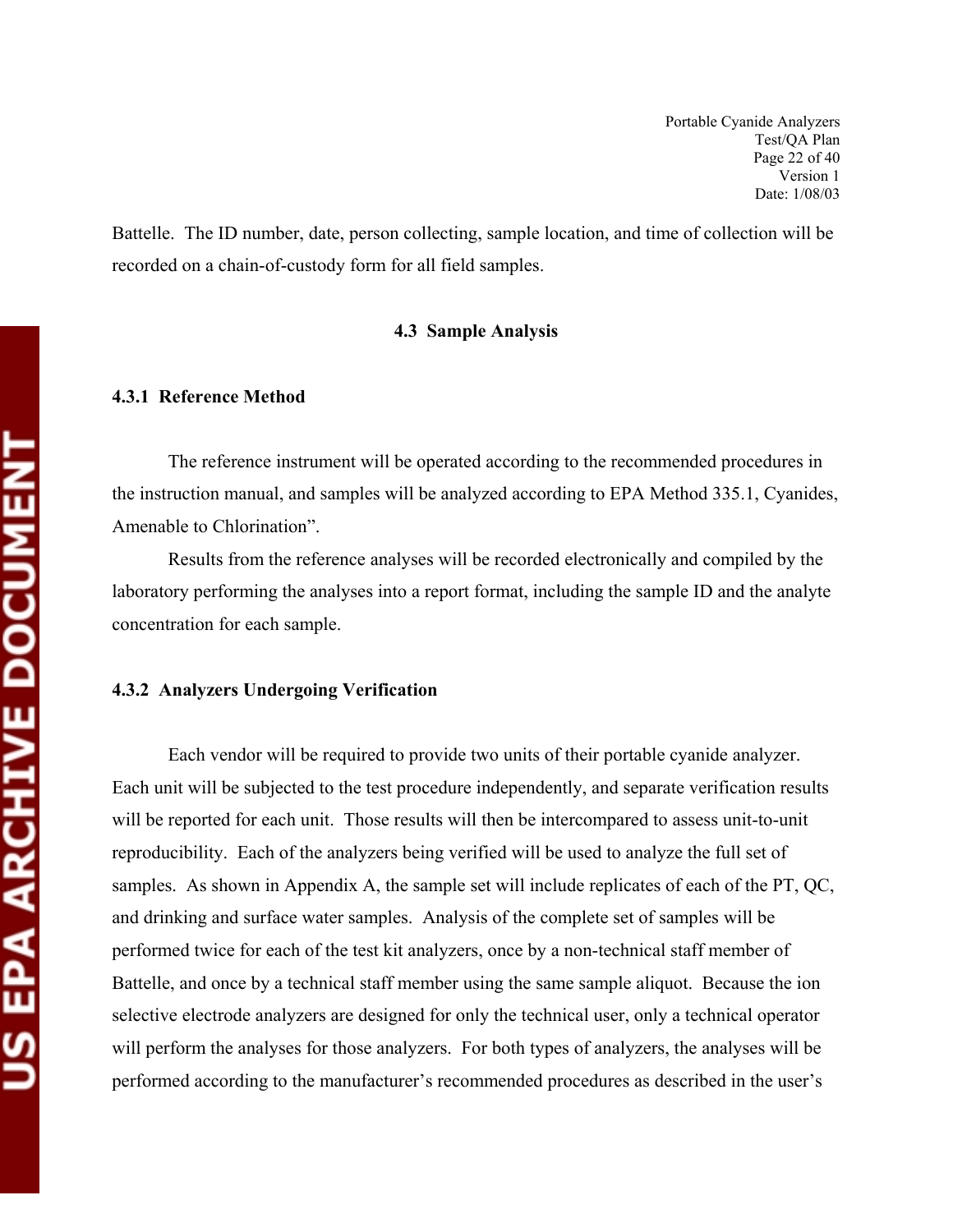instructions or manual, or during training provided to the Battelle staff. Similarly, calibration and maintenance of the analyzers will be performed as specified by the manufacturer.

Results from the analyzers being verified will be recorded manually by the operator on appropriate data sheets. In addition to the analytical results, the data sheets will include records of the time required for sample analysis and operator observations concerning the use of the analyzer (i.e., frequency of calibration, ease of use, maintenance, etc.).

# **4.4 Schedule**

The verification test described here will take place throughout January 2003 at Battelle's laboratories in Columbus, Ohio and nearby sampling locations. The same samples analyzed by the portable cyanide analyzers undergoing testing will be analyzed by the reference method. All analyzers of the same type being tested will be challenged with the same set of samples. Separate aliquots will be drawn from a single sample for each type of technology. No direct comparison will be made between the results from different analyzers; however, it is to the benefit of potential users of the analyzers that test conditions be as similar as possible.

It will be necessary for participating vendors to provide their analyzers to Battelle by a specified date so project staff may become familiar with operating the units before testing begins. This period will also be used to clarify any questions about the analyzer's operation or maintenance. Vendor staff may choose to be present for this familiarization stage and/or provide training in operating the analyzers either in person or by teleconference. During the verification test, the vendor is encouraged to participate by providing a representative to serve as the technical operator. However, Battelle technical staff will be available to be trained in the operation of the vendor analyzer so the vendor representative does not have to be present for the duration of testing. Battelle will provide non-technical staff to perform the non-technical operator portion of the test kit verification test. Analyzers and associated equipment (if not consumables) will be returned to the vendors at the completion of testing.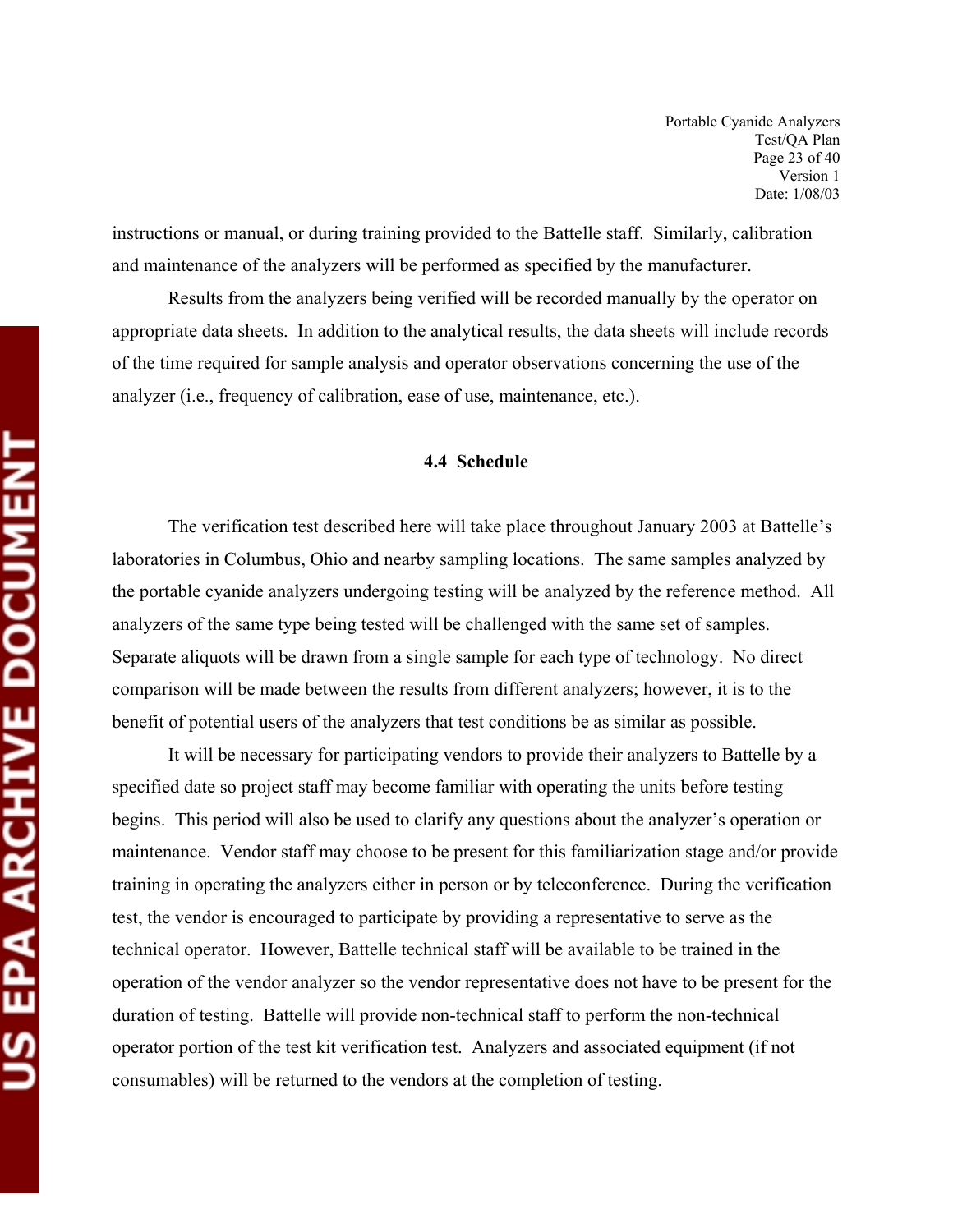# **5.0 DATA HANDLING AND REPORTING**

#### **5.1 Data Acquisition and Review**

A variety of data will be acquired and recorded electronically or manually by Battelle staff in this verification test. Operation, maintenance, and results from the analyzers being verified and sampling procedures, will generally be documented on data sheets or in laboratory record books. Results from the reference instruments will be compiled in electronic format.

Records received by or generated by any Battelle staff during the verification test will be reviewed by a more senior Battelle staff member within two weeks after receipt or generation, before these records are used to calculate, evaluate, or report verification results. These records may include electronic records; laboratory record books; sampling records from the field test; or equipment calibration records. The review will be documented by the person performing the review by adding his/her initials and date to a hard copy of the record being reviewed. This hard copy will then be returned to the Battelle staff member who received, generated, or will be storing the record.

In addition, data calculations performed by Battelle will be spot-checked by a more senior Battelle technical staff to ensure that calculations are performed correctly. Calculations to be checked include reference analysis results and statistical calculations described in this test/QA plan.

The data obtained from this verification test will be compiled and reported independently for each analyzer being verified. No intercomparison of the results from one vendor's technology to another's will be made. However, intercomparisons will be made between the results for duplicate analyzers from each vendor.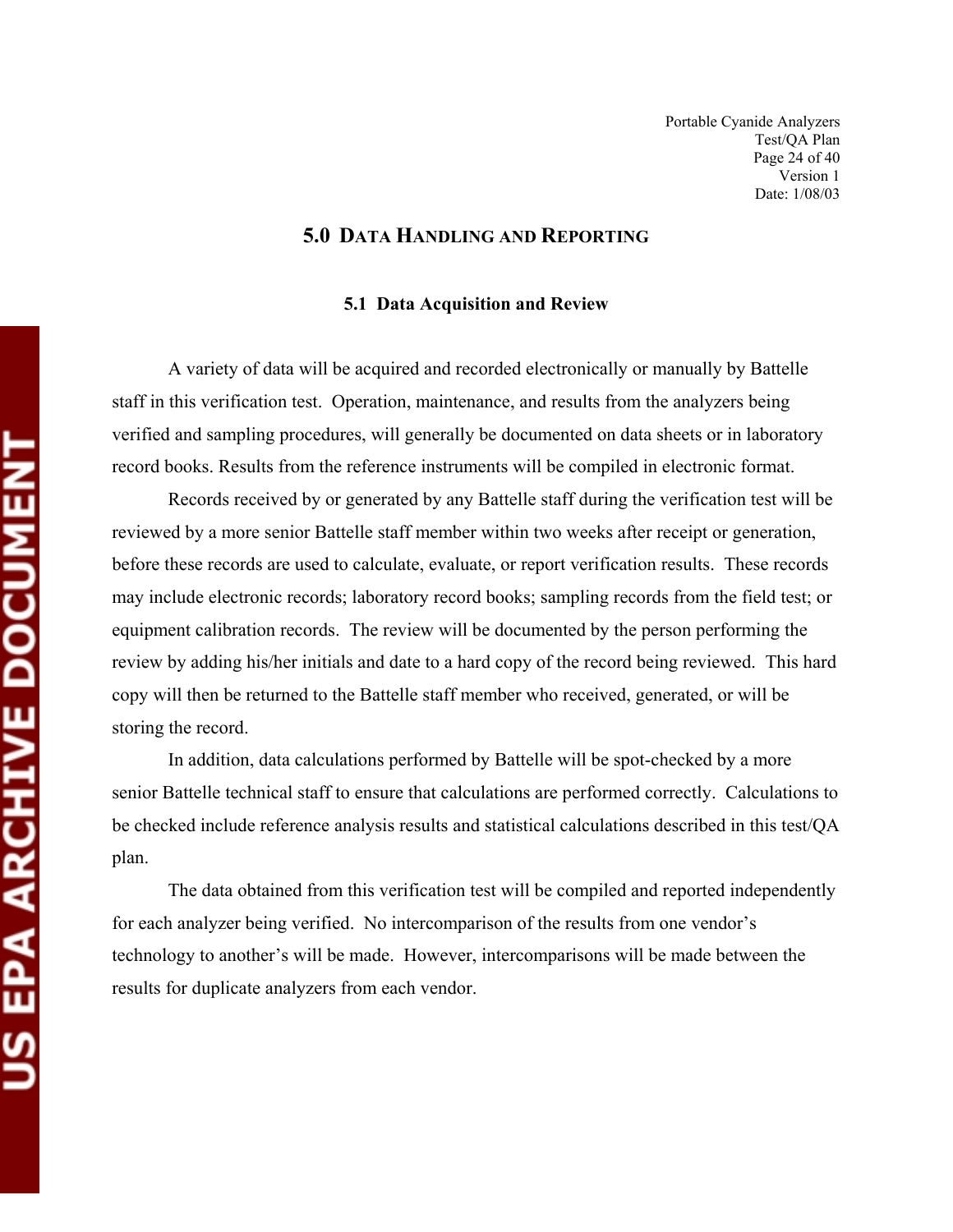#### **5.2 Statistical Calculations**

#### **5.2.1 Accuracy**

Accuracy of the analyzers being verified will be assessed relative to the results obtained from the reference analyses. Samples will be analyzed by both the reference method and the analyzers being verified. The results for each set of analyses will be averaged, and the accuracy will be expressed in terms of a relative average bias (B) as calculated from the following equation:

$$
B = \frac{d}{\overline{C}_R} \times 100\tag{2}
$$

where  $\overline{d}$  is the average difference between the readings from the analyzer being verified and those from the reference method, and  $\overline{C_R}$  is the average of the reference measurements. Accuracy will be assessed independently for each analyzer to determine inter-unit reproducibility. Additionally, the results will be analyzed independently for the readings obtained from the two operators to determine if significant operator bias exists.

#### **5.2.2 Precision**

The standard deviation (S) of the results for the replicate samples will be calculated and used as a measure of analyzer precision at each concentration.

$$
S = \left[\frac{1}{n-1} \sum_{k=1}^{n} \left(C_k - \overline{C}\right)^2\right]^{1/2}
$$
 (3)

 $1/2$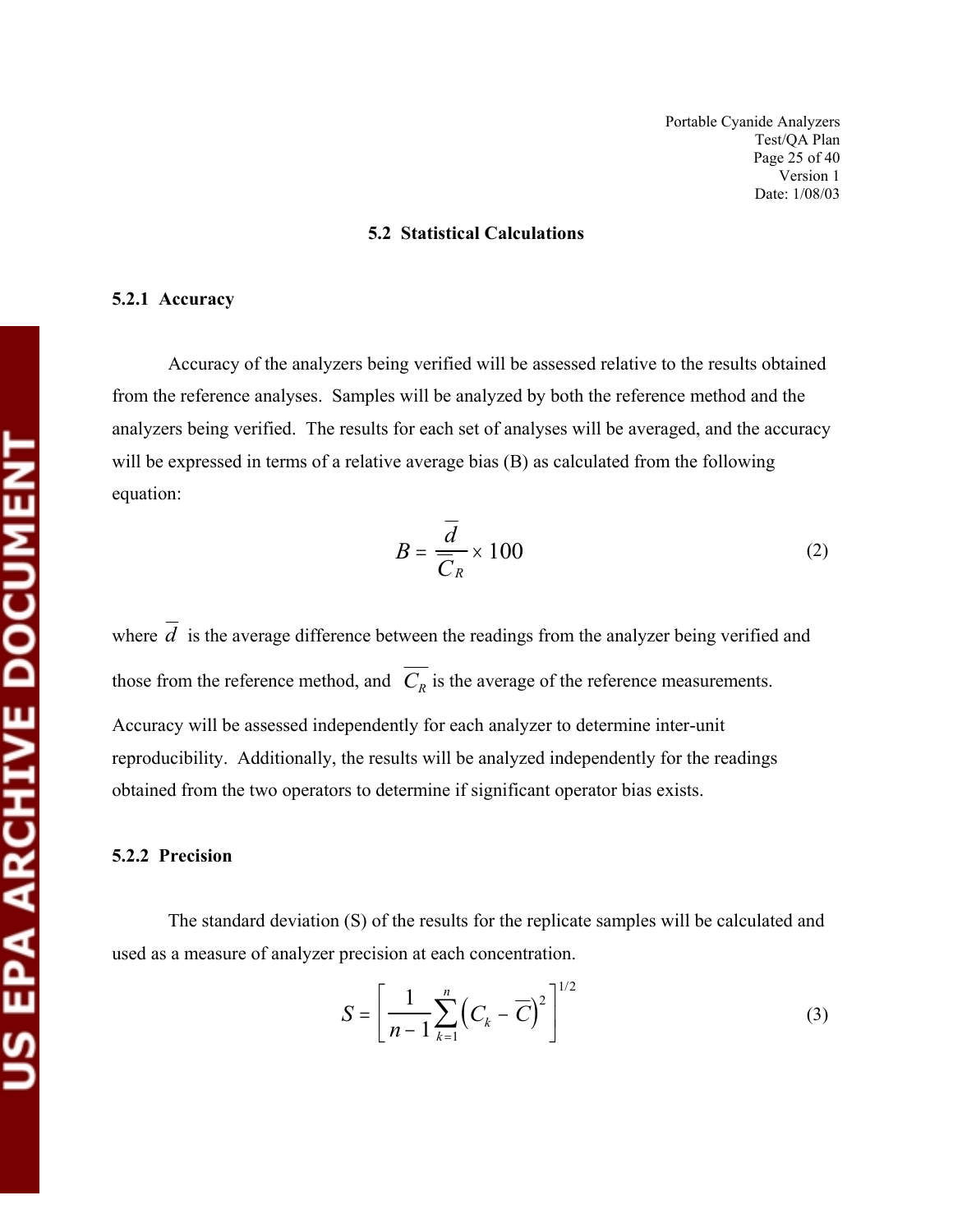where n is the number of replicate samples,  $C_k$  is the concentration measured for the  $k<sup>th</sup>$  sample, and  $\overline{C}$  is the average concentration of the replicate samples. The analyzer precision at each concentration will be reported in terms of the relative standard deviation (RSD), e.g.,

$$
RSD = \left| \frac{S}{\overline{C}} \right| \times 100 \tag{4}
$$

#### **5.2.3 Linearity**

Linearity will be assessed by linear regression with the analyte concentration measured by the reference method as independent variable, and the reading from the analyzer being verified as dependent variable. Linearity will be expressed in terms of the slope, intercept, and the coefficient of determination  $(r^2)$ .

#### **5.2.4 Method Detection Limit**

The method detection limit (MDL) for each analyzer will be assessed from the seven replicate analyses of a fortified sample with an analyte concentration of five times the vendor's estimated detection limit (see Tables A-1 and A-2 in Appendix A). The MDL will be calculated from the following equation:

$$
MDL = t \times S \tag{5}
$$

where *t* is the Student's value for a 99% confidence level, and S is the standard deviation of the replicate samples. The MDL values for the two units of each analyzer will be reported as separate results.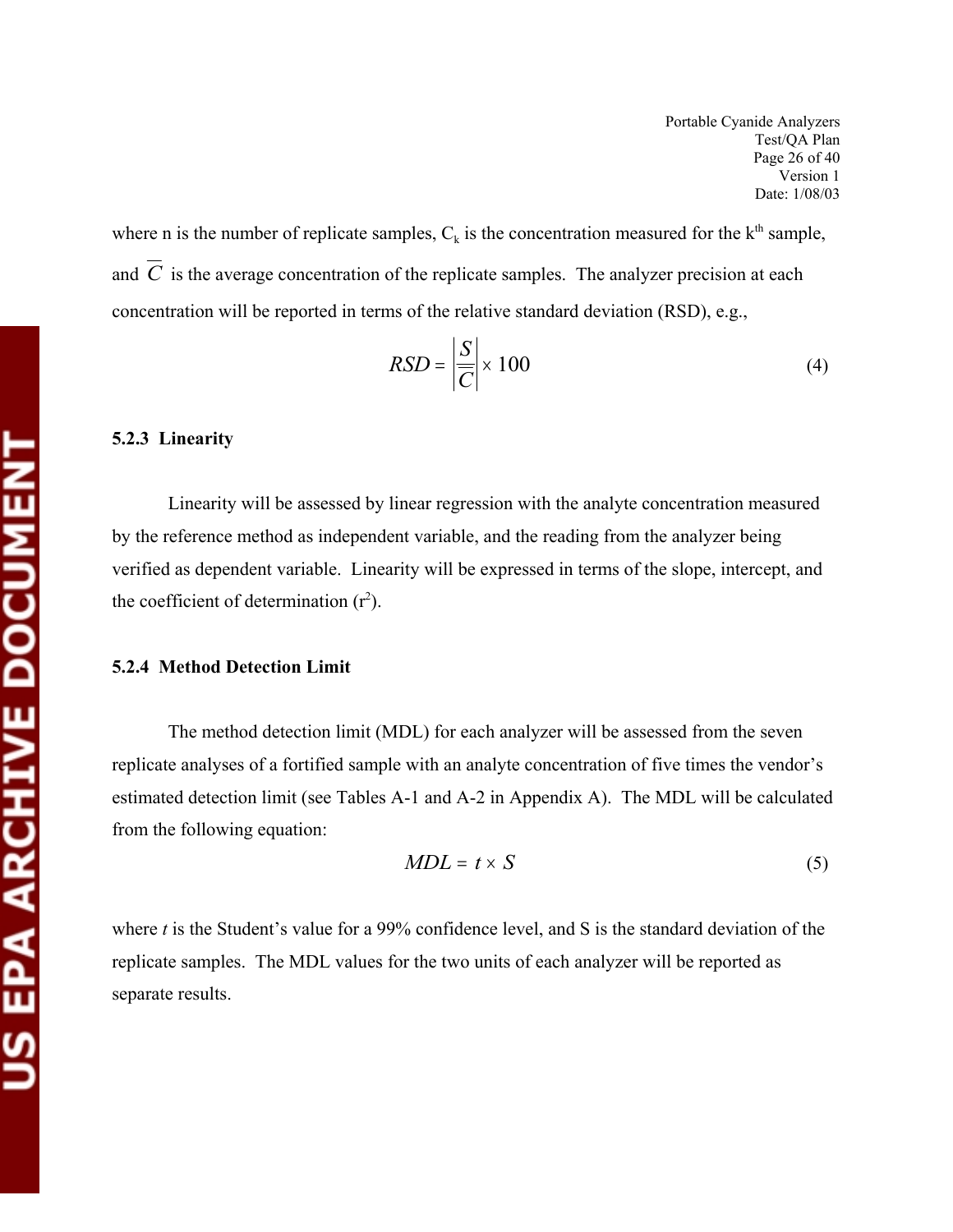#### **5.2.5 Operator Bias**

To assess operator bias for each test kit analyzer, the results obtained from each operator will be compiled independently and subsequently compared. The existence of statistically significant operator bias will be assessed through a *t*-test of the data.

#### **5.2.6 Inter-Unit Reproducibility**

The results obtained from two identical units of each analyzer will be compiled independently for each analyzer and for each operator, and compared to assess inter-unit reproducibility. The results will be interpreted using a *t*-test to assess if significant differences exist between the units tested.

#### **5.2.7 Field Portability**

The results obtained from the measurements made on drinking water samples in the laboratory and field setting will be compiled independently for each analyzer and for each operator, and compared to assess the accuracy of the measurements under the different analysis conditions. The results will be interpreted using a *t*-test to assess if significant differences exist between the location of testing.

#### **5.2.8 Lethal or Near-Lethal Dose Response**

Because the analyzers are not designed to quantitatively measure extremely high concentration water samples that are near-lethal or lethal of consumed, the operators and test coordinator will make qualitative observations of their operation while analyzing such samples.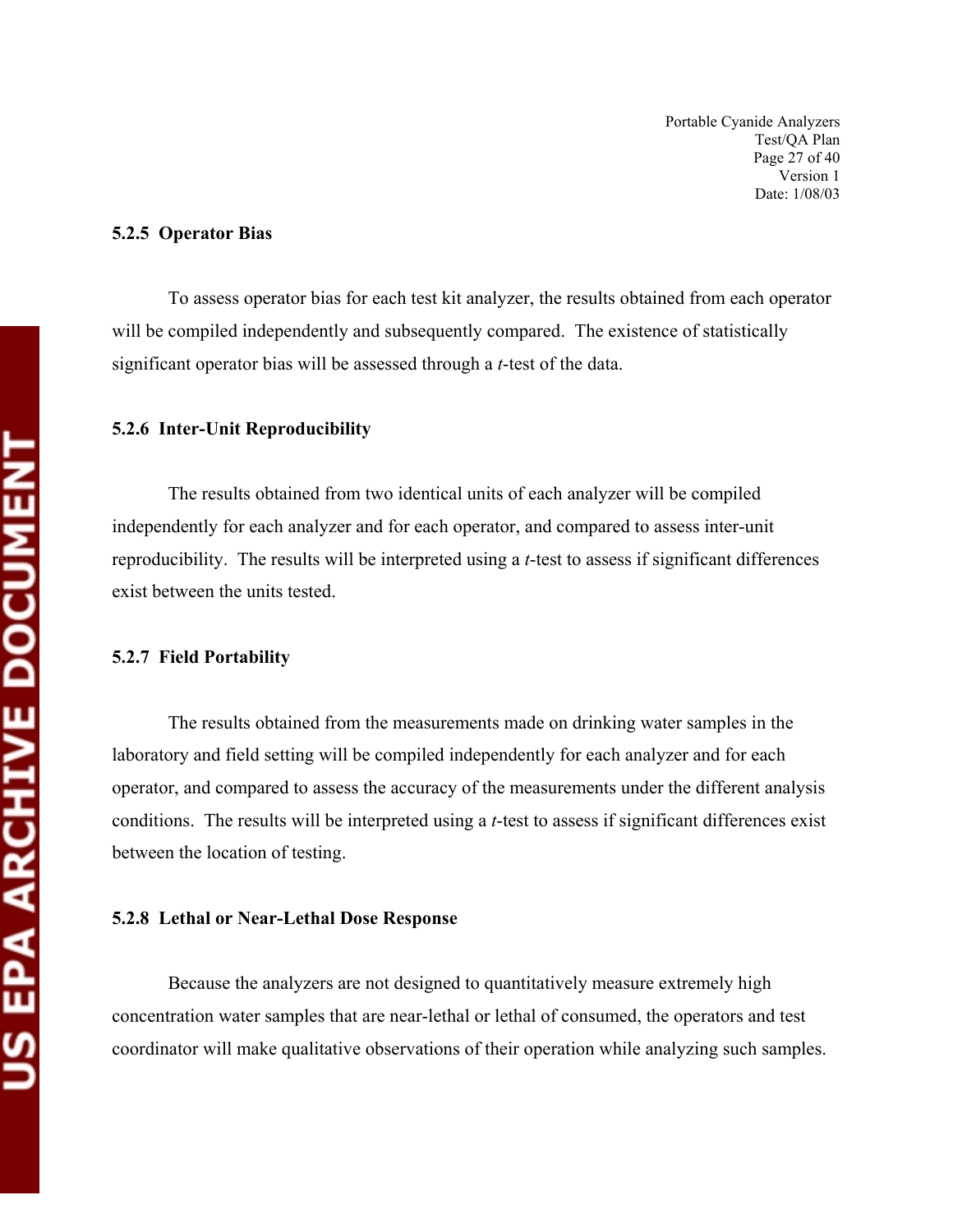Observations of unusual operational characteristics (rate of color change, unusually intense color, unique digital readout, etc.) will be documented and reported.

#### **5.3 Data Review**

Records generated during the verification test by any Battelle staff be reviewed by a more senior Battelle staff member within two weeks of generation, before these records are used to calculate, evaluate, or report verification results. Table 1 summarizes the types of data to be recorded. These records may include laboratory record books or reference method analytical results. Battelle, contractor, and/or vendor staff will be consulted as needed to clarify any issues about the data records. The review will be documented by the person performing the review by adding his/her initials and date to a hard copy of the record being reviewed. This hard copy will then be returned to the Battelle staff member who generated or who will be storing the record.

#### **5.4 Reporting**

The data obtained in the verification test will be compiled separately for each vendor's analyzer, and the statistical evaluations described in Section 4 will be applied to each data set without reference to any other. At no time will data from different vendor's analyzers be intercompared or ranked. Following completion of the statistical evaluations, a draft verification report will be prepared for each vendor's analyzer, stating the verification test procedures and documenting the performance observed. The draft verification reports will each be submitted to the respective vendors for review and comment. Battelle will consider the comments provided by each vendor when revising the verification reports, but does not guarantee that revisions made to the final verification reports will reflect those comments. After vendor review, the revised reports will be submitted to EPA and AMS Center stakeholders for peer review. The reports will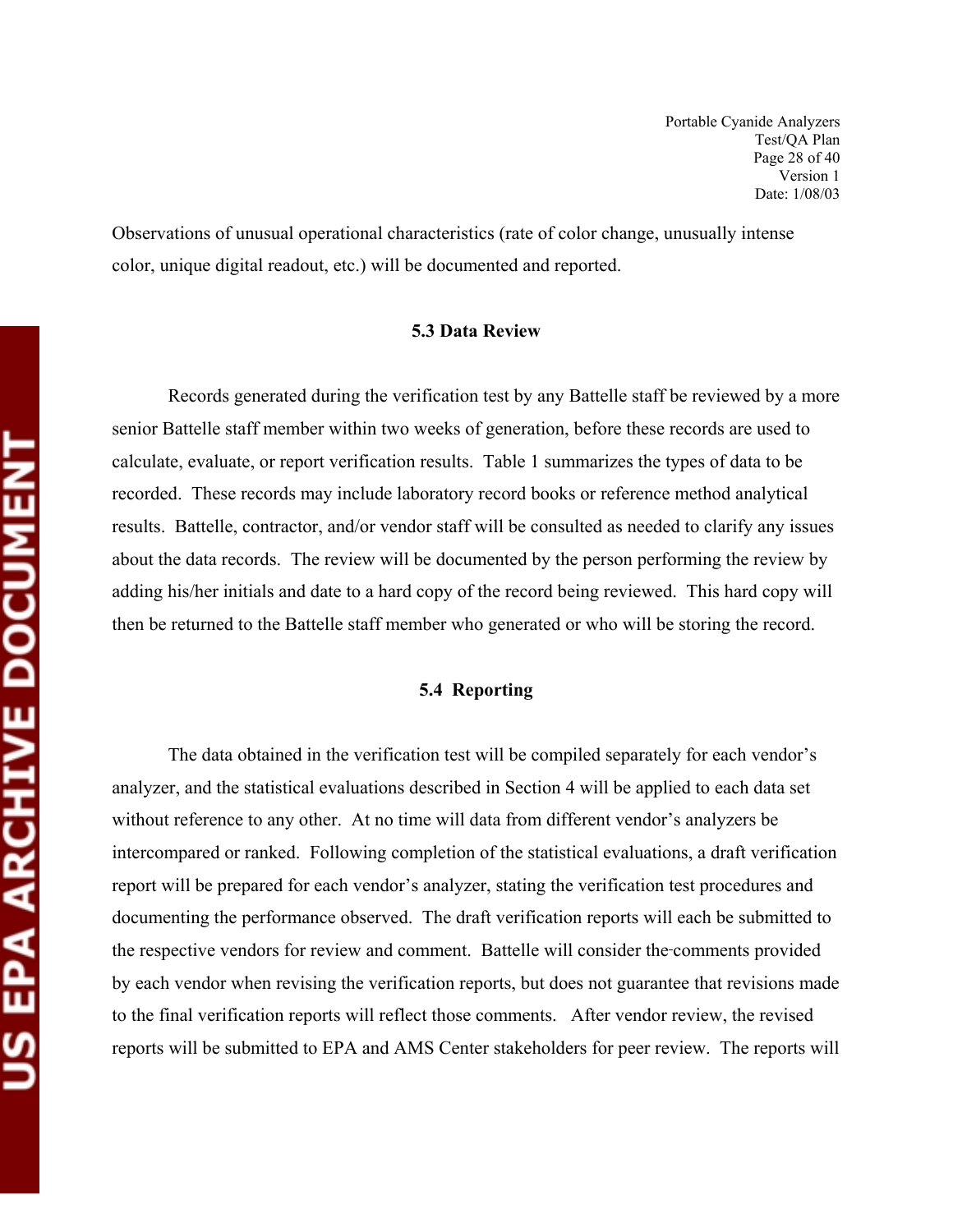then be revised again to address the peer review comments and submitted for final EPA approval.

| Data to be Recorded                                                                              | <b>Responsible Party</b> | <b>Where Recorded</b>                                                                        | <b>How often Recorded</b>                                        | Disposition of data <sup>(a)</sup>                                                                     |
|--------------------------------------------------------------------------------------------------|--------------------------|----------------------------------------------------------------------------------------------|------------------------------------------------------------------|--------------------------------------------------------------------------------------------------------|
| Dates, times of test<br>events                                                                   | <b>Battelle</b>          | Laboratory record<br>books                                                                   | Start/end of test, and at<br>each change of a test<br>parameter. | Used to organize/check test<br>results; manually<br>incorporated in data<br>spreadsheets as necessary. |
| Test parameters<br>(meteorological)<br>conditions, analyte<br>concentrations.<br>location, etc.) | <b>Battelle</b>          | Laboratory record<br>books                                                                   | When set or changed,<br>or as needed to<br>document stability.   | Used to organize/check test<br>results, manually<br>incorporated in data<br>spreadsheets as necessary. |
| Reference method<br>sampling data                                                                | <b>Battelle</b>          | Laboratory record<br>books                                                                   | At least at the time of<br>sampling                              | Used to organize/check test<br>results; manually<br>incorporated in data<br>spreadsheets as necessary. |
| Reference method<br>sample analysis, chain<br>of custody, and results                            | Contracted<br>laboratory | Laboratory record<br>books, data sheets,<br>or data acquisition<br>system, as<br>appropriate | Throughout sample<br>handling and analysis<br>process            | Transferred to<br>spreadsheets/agreed upon<br>report                                                   |

**Table 1. Summary of Data Recording Process for the Verification Test** 

(a) All activities subsequent to data recording are carried out by Battelle.

In parallel with preparation of the verification reports will be preparation of the verification statement for each analyzer. The verification statement is a two- to three-page summary of the technology, the test procedures, and the test results. Each draft verification statement will be submitted to the respective vendor for review, and then will follow the same revision and EPA review process as the reports. Upon approval by EPA, each verification statement will be signed by a senior manager of Battelle and by an EPA laboratory director. Battelle will reserve the right to post the final verification reports and statements on the ETV website (http://www.epa.gov/etv). Original signed verification statements will be provided to the respective vendors for use in marketing their products.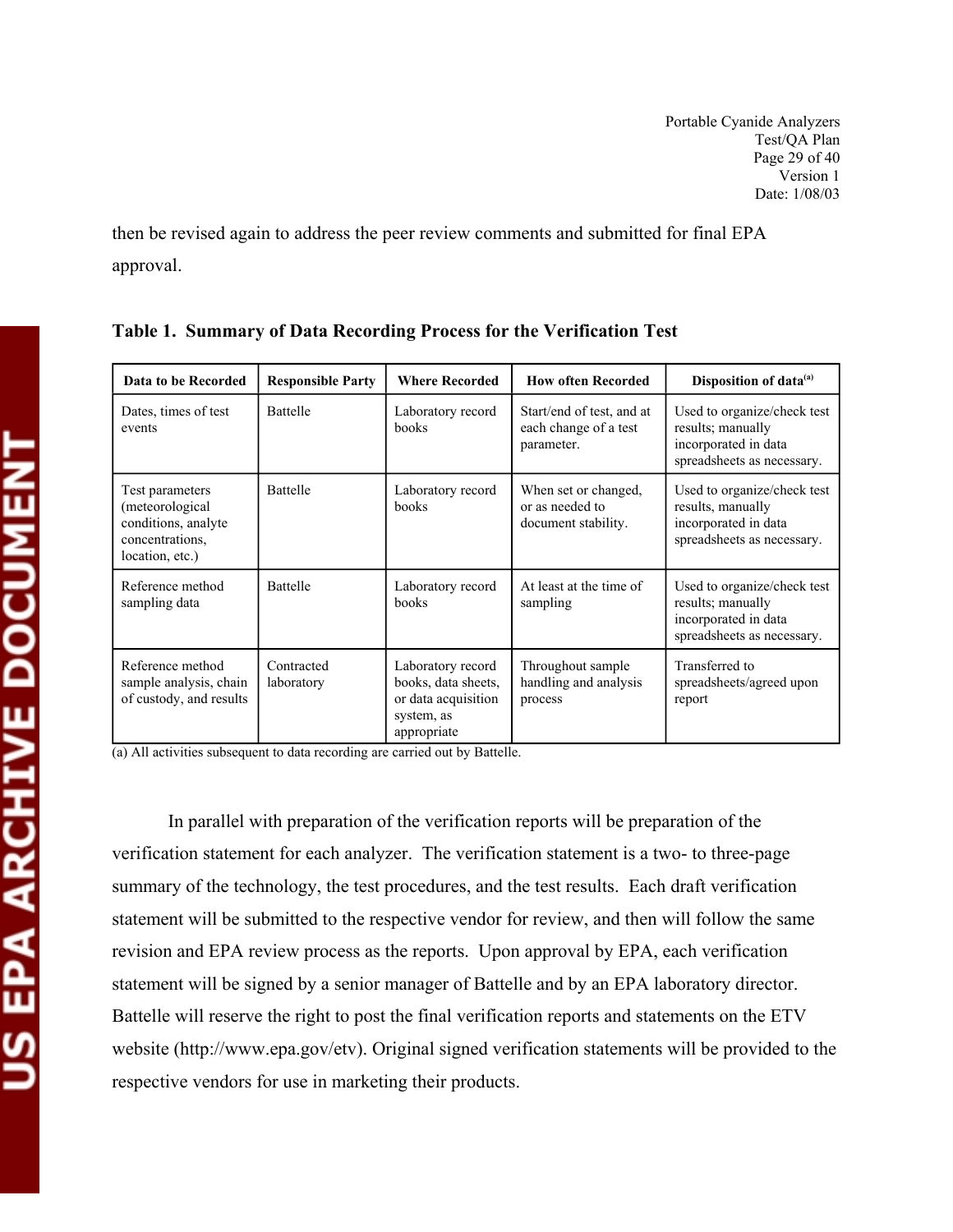# **6.0 QUALITY ASSURANCE /QUALITY CONTROL**

The QA/QC activities associated with this verification test will focus primarily on reference analysis, sample preparation and handling, and data recording and analysis. An independent audit covering each of these areas will be performed by the Battelle Quality Manager to ensure the quality of the verification test.

#### **6.1 QC of Reference Method**

Analysis of QC samples throughout the verification test will be used to document the performance of the reference method. RB samples will be analyzed to ensure that no sources of contamination are present. If the analysis of an RB sample indicates a concentration above the MDL for the reference instrument, contamination will be suspected. Any contamination source(s) will be corrected, and proper blank readings will be achieved, before proceeding with the verification test.

The accuracy of the reference method will be verified before the beginning and after the conclusion of each testing day. The instrument to be used for reference (see Section 3.3) will be initially calibrated according to the procedures specified in the reference method. The instrument calibration will be verified using an appropriate QCS (included as part of reference laboratory's SOP). If the QCS analysis differs by more than 25% from the true value of the standard, corrective action will be taken before the analysis of more samples. LFM samples will be analyzed to assess if matrix effects influence the results of the reference method. The percent recovery (R) of the spiked solution will be calculated from the following equation: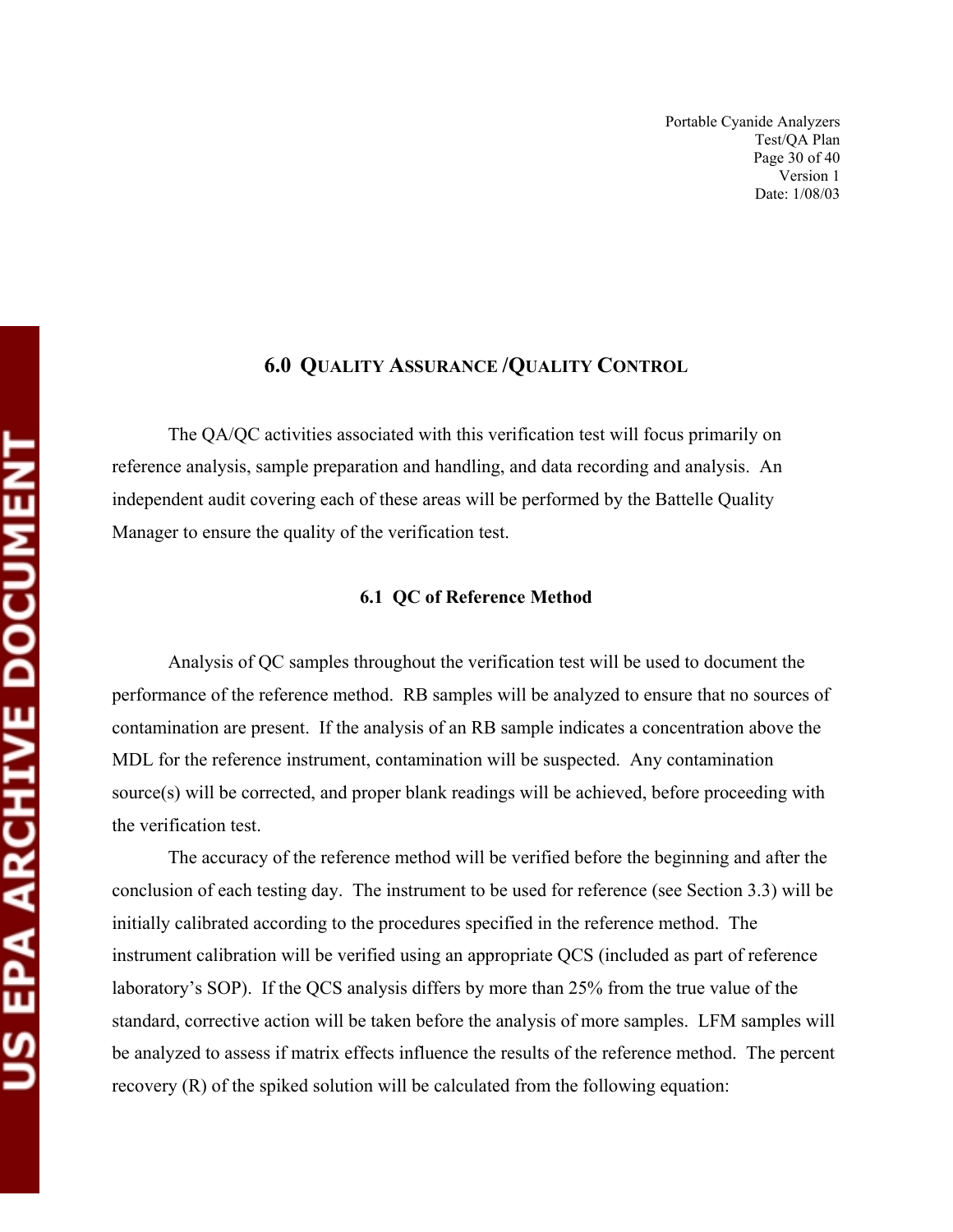Portable Cyanide Analyzers Test/QA Plan Page 31 of 40 Version 1 Date: 1/08/03

$$
R = \frac{C_s - C}{s} \times 100\tag{6}
$$

where  $C_s$  is the analyzed concentration of the spiked sample, C is the analyzed concentration of the unspiked sample, and s is the concentration equivalent of the cyanide spike. If the percent recovery of an LRM falls outside the range from 75-125%, a matrix effect will be suspected.

#### **6.2 Audits**

#### **6.2.1 Performance Evaluation Audit**

A performance evaluation (PE) audit will be conducted to assess the quality of the reference measurements made in this verification test. A performance evaluation audit involves challenging the instruments used for reference method with standards that are independent of those used to calibrate the instruments for the test. For the PE audit, an independent standard will be obtained from a vendor that is different from the one that supplied the OC standards. This comparison of the QC and performance evaluation standards will be done once during the verification test. Agreement of the standards within 25% is required for the measurements to be considered as acceptable. Failure to achieve this agreement will trigger a repeat of the performance evaluation comparison. Failure in the second comparison requires obtaining another set of standards, and repeating the performance audit.

#### **6.2.2 Technical Systems Audit**

The Battelle Quality Manager will conduct a technical systems audit at least once during the course of the verification test. The purpose of this audit is to ensure that the verification test is being performed in accordance with this test/QA plan and the AMS Center  $QMP<sup>1</sup>$ , and that all procedures described in this test/QA plan are being followed. This audit will review the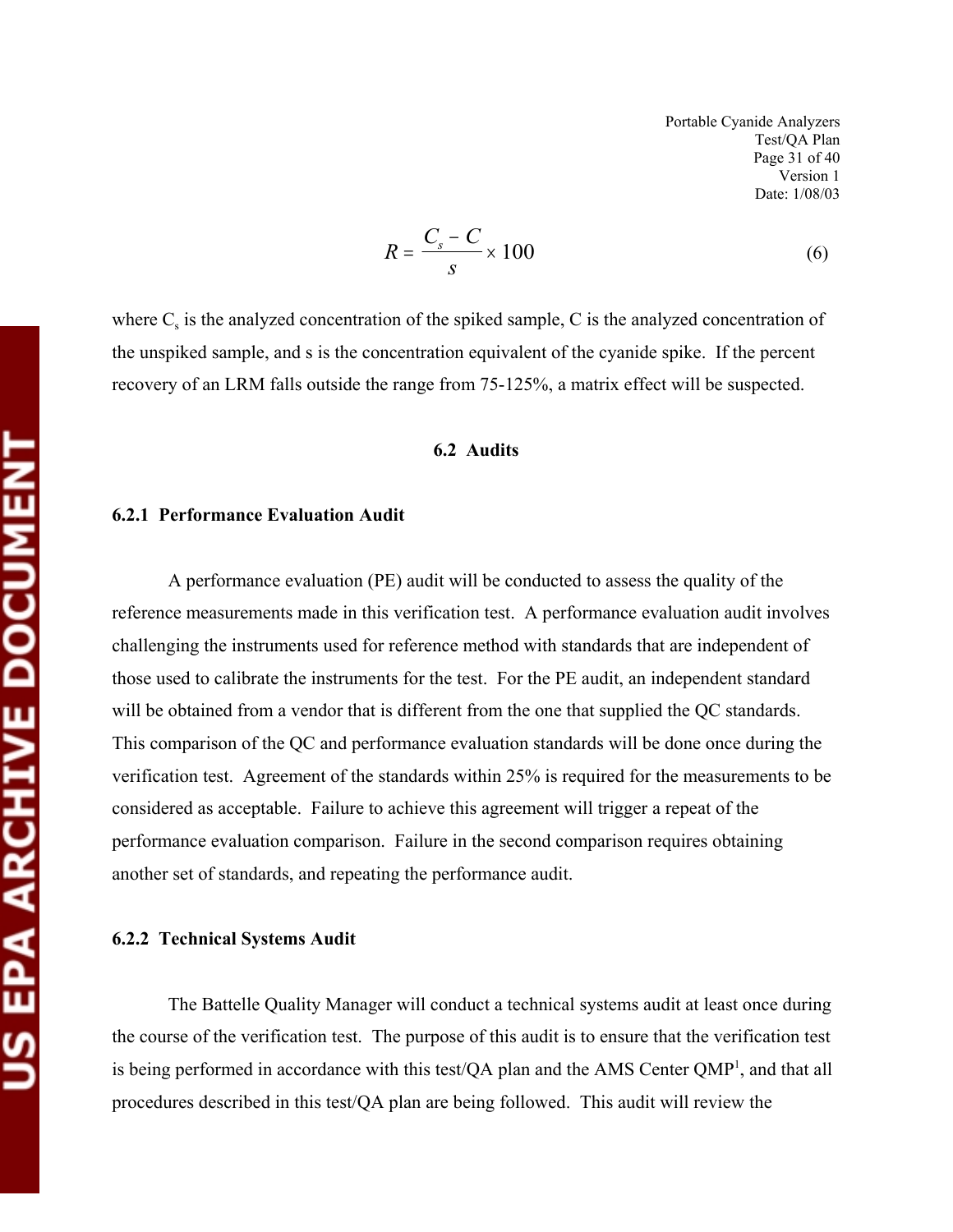Portable Cyanide Analyzers Test/QA Plan Page 32 of 40 Version 1 Date: 1/08/03

reference standards and methods used, compare actual test procedures to those specified in this test/QA plan, and review data acquisition and handling procedures. An independent technical systems audit may also be performed by EPA Quality Management staff during the verification test, at EPA's discretion.

As referred to in Section 1.3.4, Battelle will submit various solutions with known concentrations of cyanide to prospective commercial laboratories to test their ability to accurately measure cyanide. After the reference lab reports the cyanide concentrations in those solutions to within 25% of the known concentration, the Battelle Quality Manager will conduct an audit of the reference laboratory's quality documents. If there are areas of concern with the quality documents, the commercial laboratory will be notified, and if they are willing to adapt their procedures, the laboratory will still be used. If not, another laboratory will be selected and their performance will be verified in a similar manner.

#### **6.2.3 Audit of Data Quality**

At least 10% percent of the data generated during the verification test will be audited during the verification test. Battelle's Quality Manager will trace the data from the initial acquisition, through reduction and statistical analysis, to final reporting, to ensure the integrity of the reported results. All calculations performed on the data undergoing the audit will be checked.

#### **6.3 QA/QC Reporting**

Each assessment and audit will be documented in accordance with Section 3.3.4 of the QMP for the AMS Center. The results of the technical systems audit will be sent to the EPA. Assessment reports will include the following: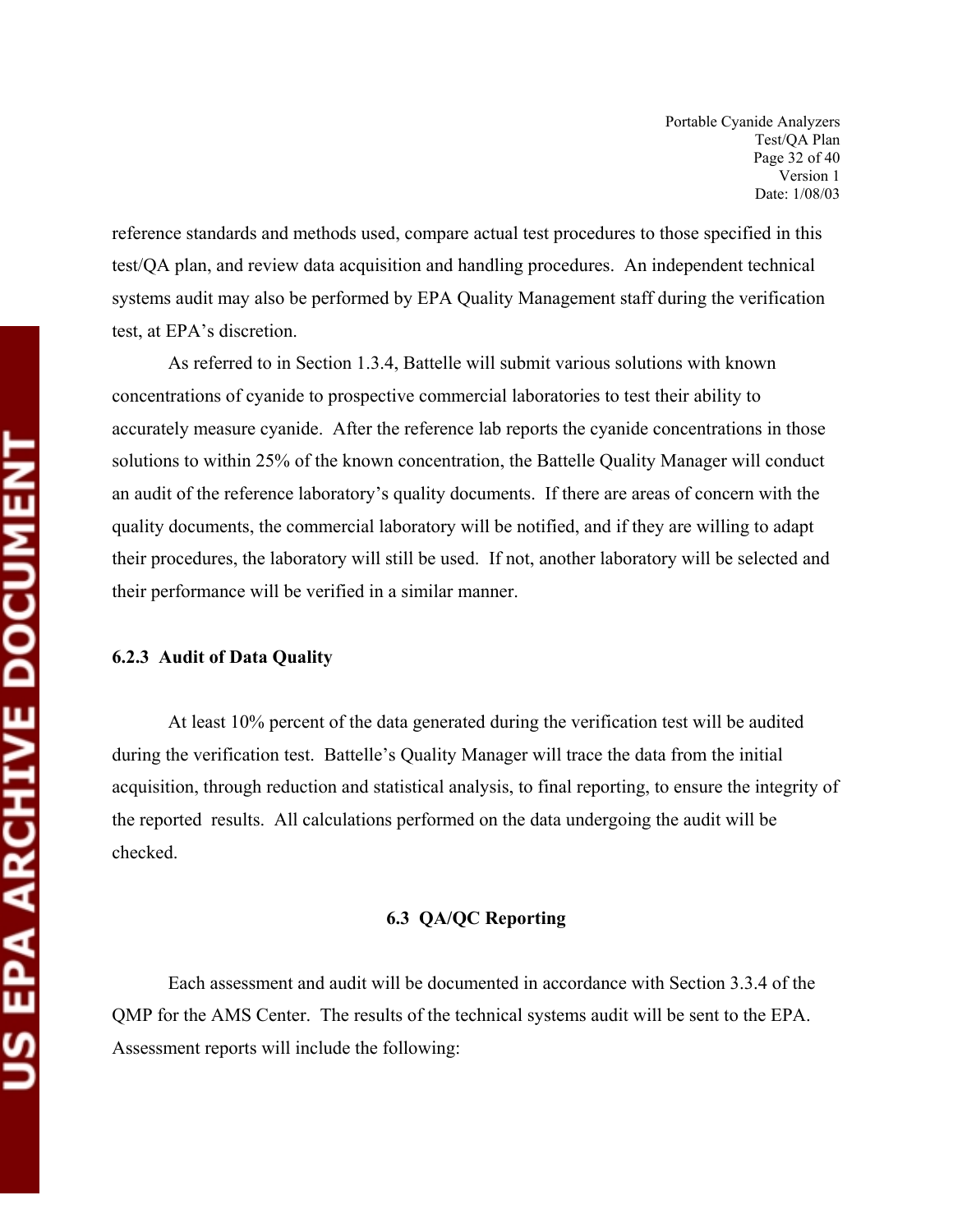- Identification of any adverse findings or potential problems.
- Response to adverse findings or potential problems.
- Recommendations for resolving problems.
- Confirmation that solutions have been implemented and are effective.
- Citation of any noteworthy practices that may be of use to others.

# **6.4 Corrective Action**

The Battelle or EPA Quality Managers during the course of any assessment or audit will identify to the technical staff performing experimental activities any immediate corrective action that should be taken. If serious quality problems exist, the Battelle Quality Manager is authorized to stop work. Once the assessment report has been prepared, the Verification Test Coordinator will ensure that a response is provided for each adverse finding or potential problem, and will implement any necessary follow-up corrective action. The Battelle Quality Manager will ensure that follow-up corrective action has been taken.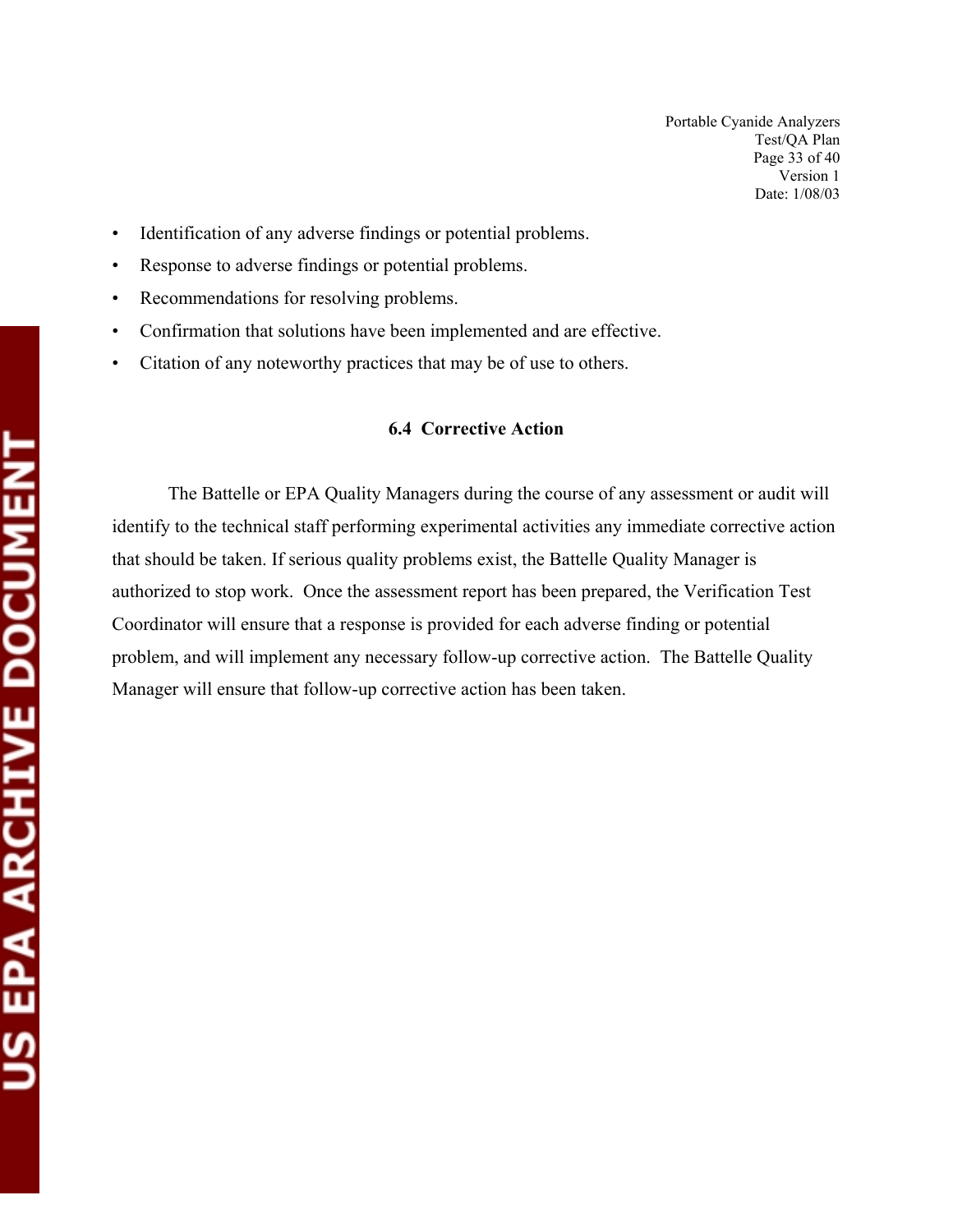# **7.0 HEALTH AND SAFETY**

#### **7.1 Handling of Sodium Hydroxide and Potassium Cyanide**

#### **7.1.1 Laboratory Standard/Performance Test Sample Preparation**

All handling of solid and highly concentrated aqueous solutions of potassium cyanide and sodium hydroxide will be done inside of a laboratory hood with hood sash set to the lowest height that still allows for safe manipulation of materials. The following guidelines should be adhered to:

- Personal protective equipment shall include safety glasses with side shields, a laboratory coat and nitrile lab gloves. Gloves shall be immediately changed if they become contaminated. (The same gloves can be used for sodium hydroxide)
- All contaminated waste shall be handled as hazardous waste and sent out through Battelle Waste Operations.

#### **7.1.2 Field and Laboratory Handling During Verification Testing**

Field handling of the cyanide and sodium hydroxide solutions will be accomplished by taking the following precautions:

- All containers shall be stored and transported in double containment.
- Safety goggles, nitrile gloves with long cuffs, and a chemical resistant disposable lab coat shall be worn when handling either chemical. Gloves shall be immediately changed if they become contaminated.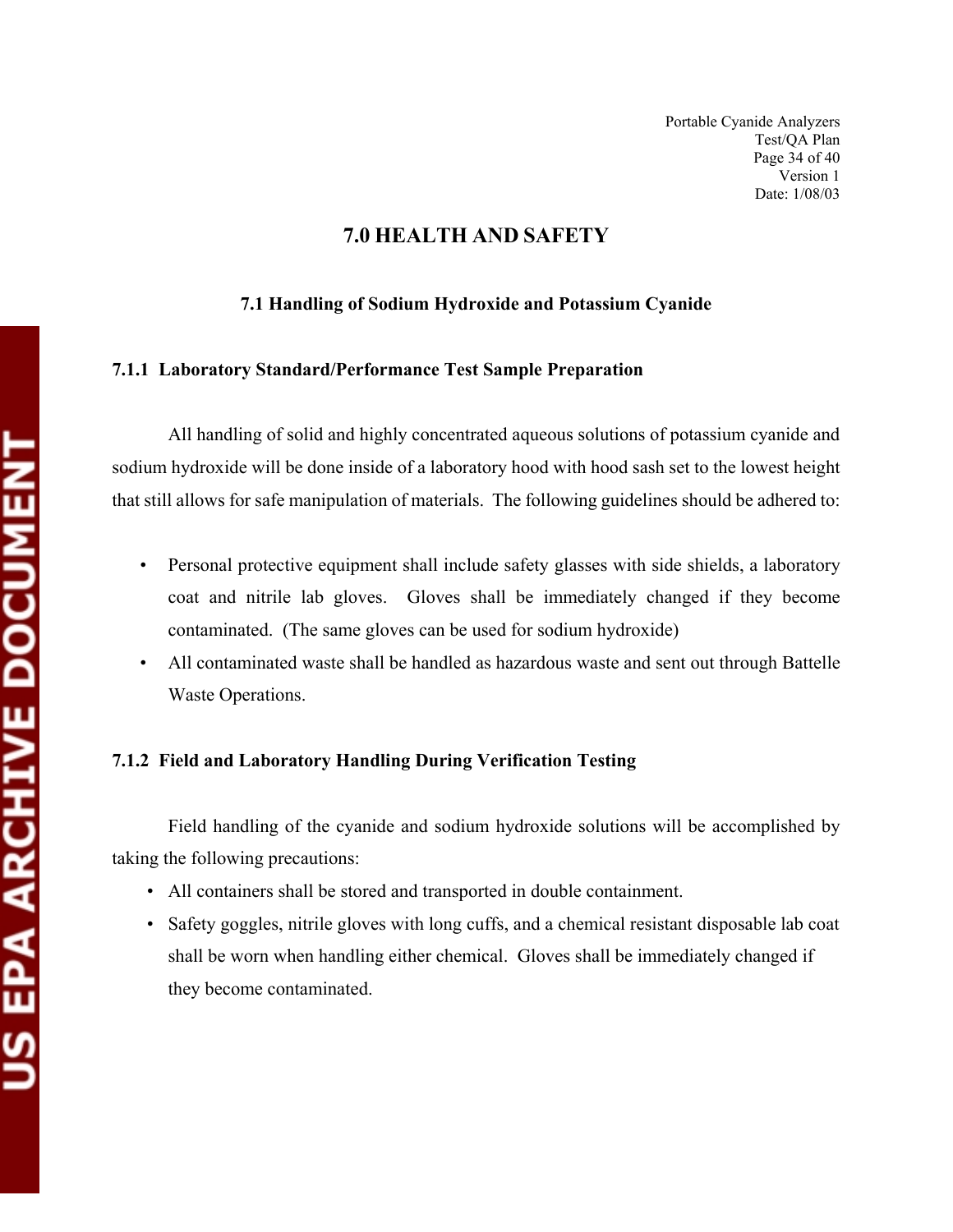Portable Cyanide Analyzers Test/QA Plan Page 35 of 40 Version 1 Date: 1/08/03

# **8.0 REFERENCES**

- 1. "Quality Management Plan (QMP) for the ETV Advanced Monitoring Systems Center", Version 3.0, Environmental Technology Verification Program, prepared by Battelle, Columbus, Ohio, December 2001.
- 2. U.S. EPA Method 335.1, Cyanides, Amenable to Chlorination, 1974.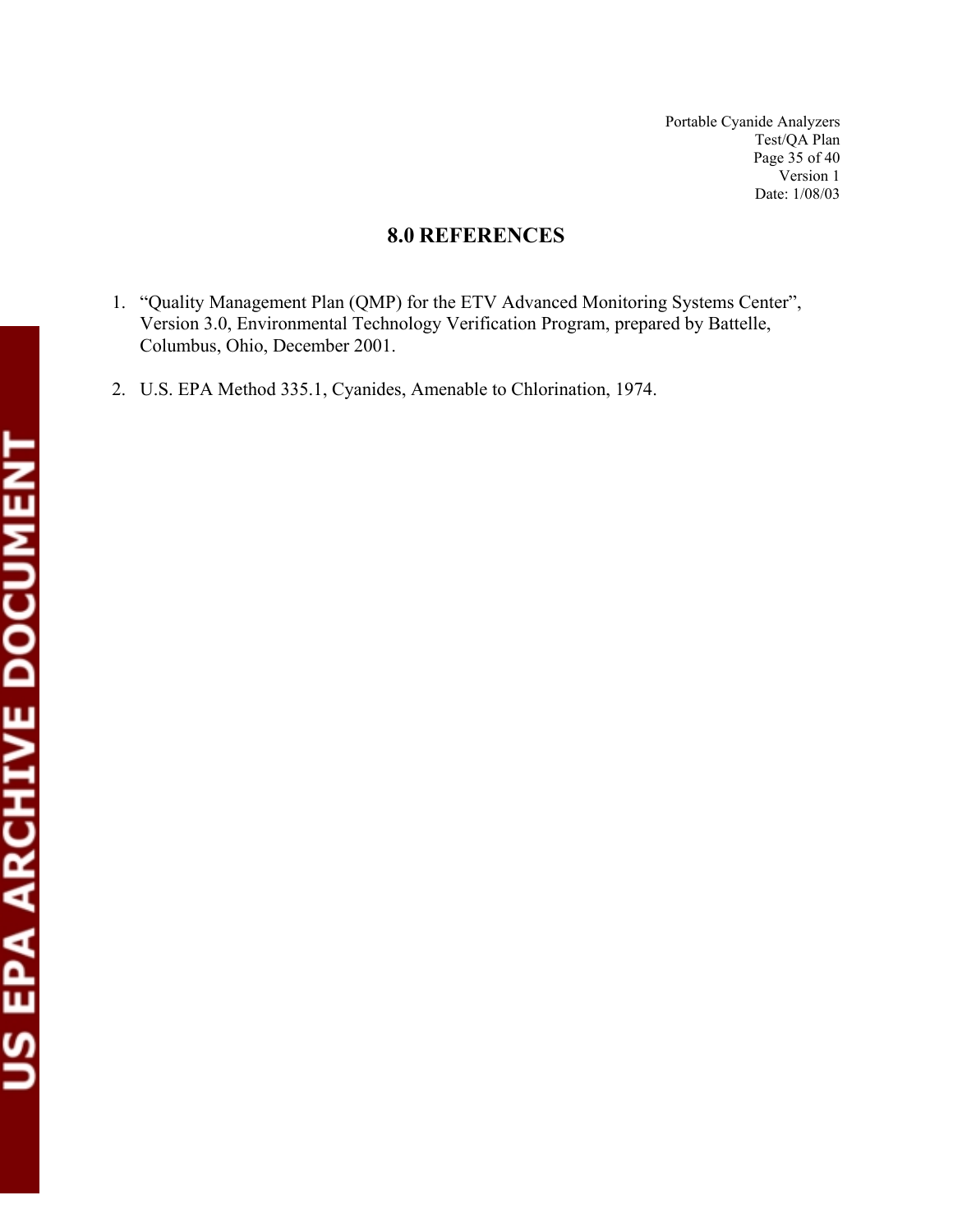Portable Cyanide Analyzers Test/QA Plan Page 36 of 40 Version 1 Date: 1/08/03

# **APPENDIX A**

# **SUMMARY OF TEST SAMPLES FOR PORTABLE CYANIDE ANALYZERS**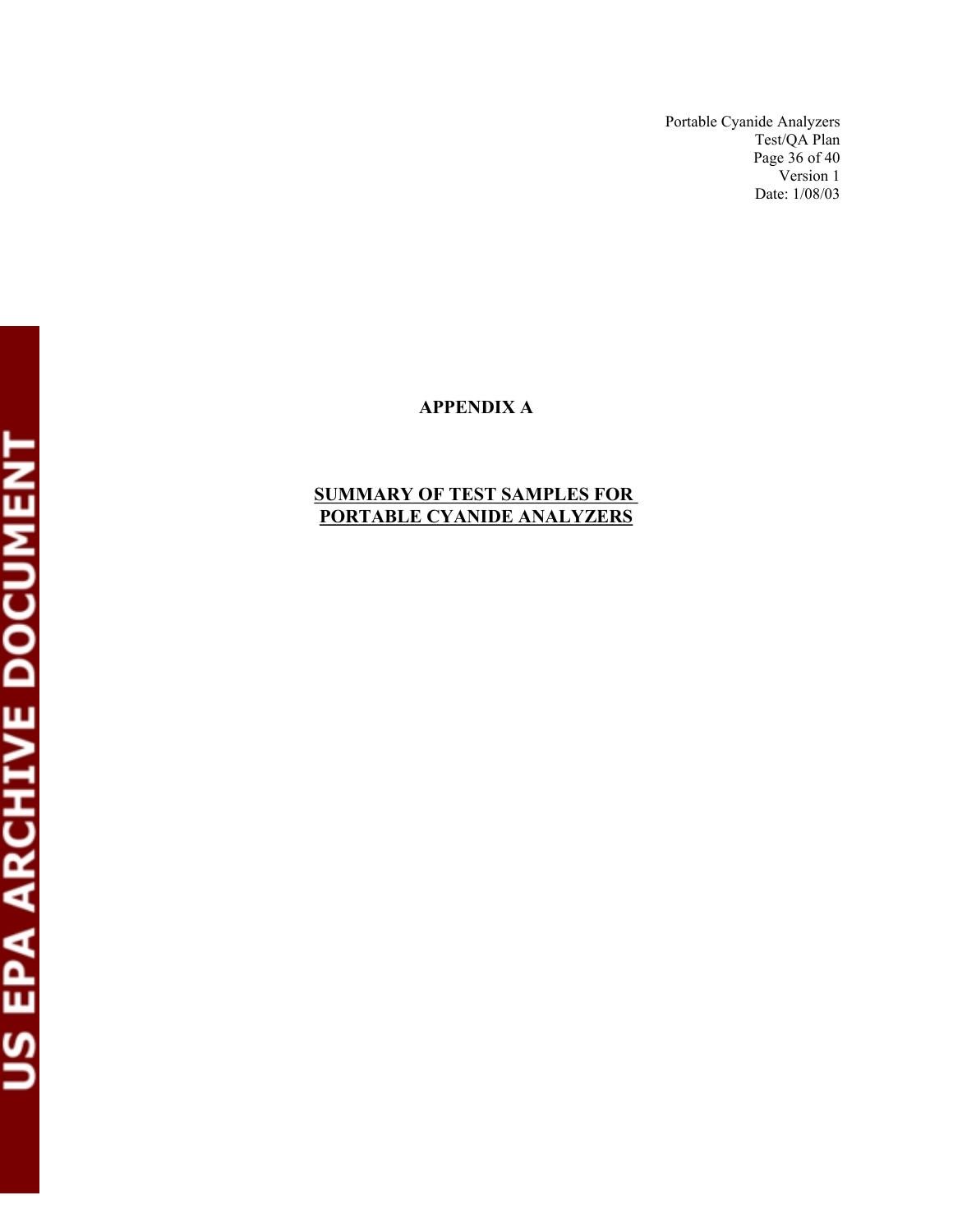| <b>Type of Sample</b>                | <b>Sample Characteristics</b>               | Concentration                                                 | No. of<br><b>Samples</b> |
|--------------------------------------|---------------------------------------------|---------------------------------------------------------------|--------------------------|
|                                      | RB <sup>b</sup>                             | $\sim 0$                                                      | $10\%$ of all            |
| <b>Quality Control</b>               | LFM <sup>b</sup>                            | $0.2 \text{ mg/L}^{\circ}$                                    | 4 per water<br>source    |
|                                      | OCS <sup>b</sup>                            | $0.2$ mg/L                                                    | $10\%$ of all            |
|                                      | For the determination of<br>detection limit | Five times the<br>manufacturer's estimated<br>detection limit | 7                        |
| Performance                          | Cyanide                                     | $0.03$ mg/L                                                   | $\overline{4}$           |
| <b>Test</b>                          | Cyanide                                     | $0.1$ mg/L                                                    | $\overline{4}$           |
|                                      | Cyanide                                     | $0.2$ mg/L                                                    | $\overline{4}$           |
|                                      | Cyanide                                     | $0.4$ mg/L                                                    | $\overline{4}$           |
|                                      | Cyanide                                     | $0.8$ mg/L                                                    | $\overline{4}$           |
| Lethal /                             | Cyanide                                     | $50 \text{ mg/L}$                                             | $\overline{4}$           |
| Near-Lethal                          | Cyanide                                     | $100$ mg/L                                                    | $\overline{4}$           |
| Samples                              | Cyanide                                     | $250$ mg/L                                                    | $\overline{4}$           |
|                                      | <b>Residence with Columbus</b>              | Unknown                                                       | $3$ or $12d$             |
|                                      | water                                       | $0.2$ mg/L LFM                                                | 12                       |
| Drinking and<br><b>Surface Water</b> | Residence with well water                   | Unknown                                                       | 3 or 12                  |
|                                      |                                             | $0.2$ mg/L LFM                                                | 12                       |
|                                      | Alum Creek Reservoir                        | Unknown                                                       | $1$ or $4$               |
|                                      |                                             | $0.2$ mg/L LFM                                                | $\overline{4}$           |

Table A-1. Summary of the Colorimetric Test Kit Verification Test Samples<sup>a</sup> for Cyanide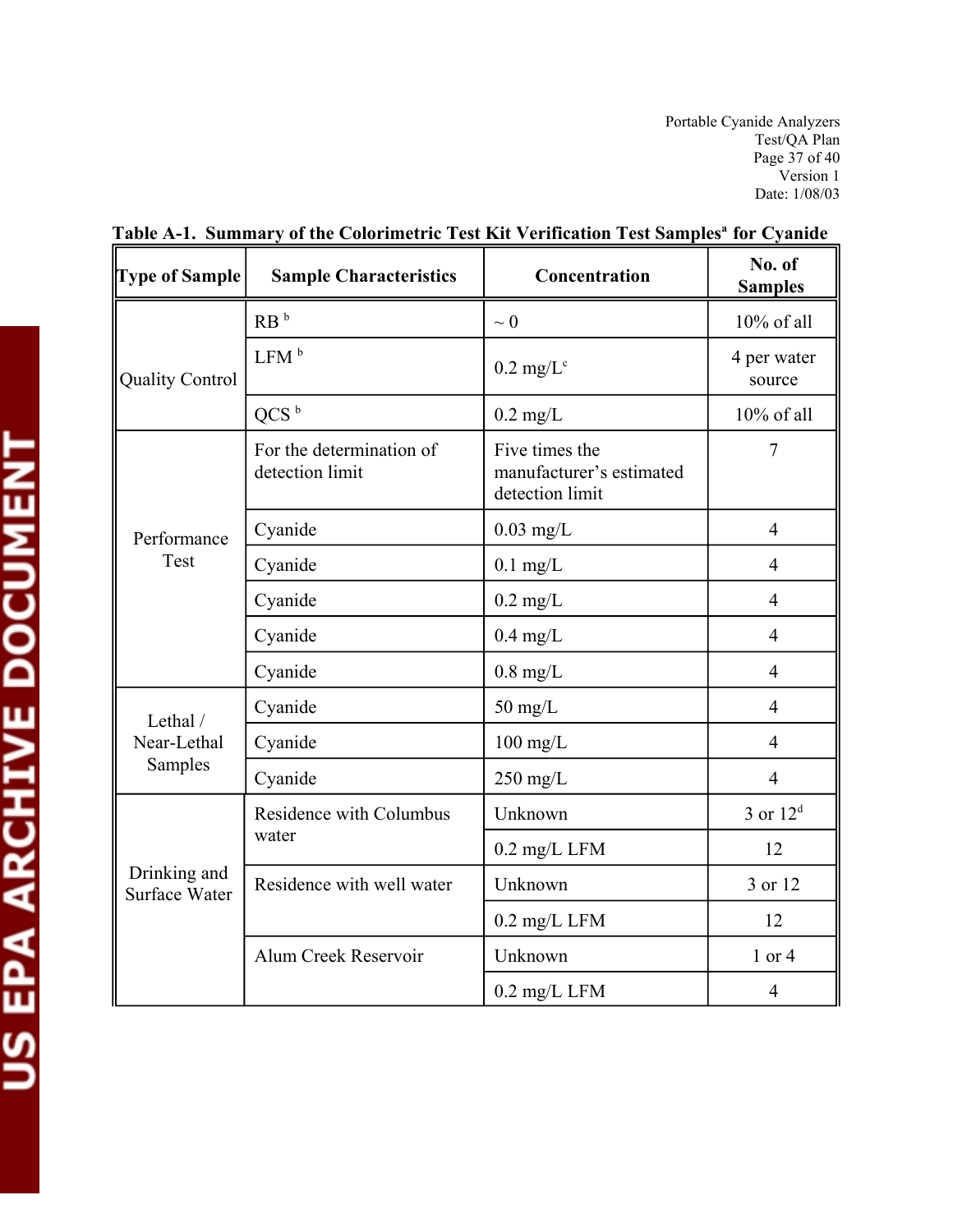| <b>Olentangy River</b> | Unknown                | $1$ or $4$ |
|------------------------|------------------------|------------|
|                        | $0.2 \text{ mg/L LFM}$ | 4          |
| Northwestern U.S.      | Unknown                | $1$ or $4$ |
|                        | $0.2 \text{ mg/L LFM}$ | 4          |
| Southwestern U.S.      | Unknown                | $1$ or $4$ |
|                        | $0.2 \text{ mg/L LFM}$ | 4          |
| Midwestern U.S.        | Unknown                | $1$ or $4$ |
|                        | $0.2 \text{ mg/L LFM}$ | 4          |
| Southeastern U.S.      | Unknown                | $1$ or $4$ |
|                        | $0.2 \text{ mg/L LFM}$ | 4          |
| Northeastern U.S.      | Unknown                | $1$ or $4$ |
|                        | $0.2 \text{ mg/L LFM}$ | 4          |

a Listing is for clarity; samples will be analyzed in randomized order for the verification testing.

b See Section 2.3.1 for descriptions of these samples.

<sup>c</sup> MCL for cyanide.

<sup>d</sup> If the initial unspiked aliquot gives a non-detectable response, no further unspiked aliquots will be measured. However, if there is a detectable response in the initial aliquot, three additional aliquots will be analyzed for a total of four analyses for each water sample. Three water samples are analyzed at each residence (3 or 12 total samples) and one water sample for the other sample types (1 or 4 total samples).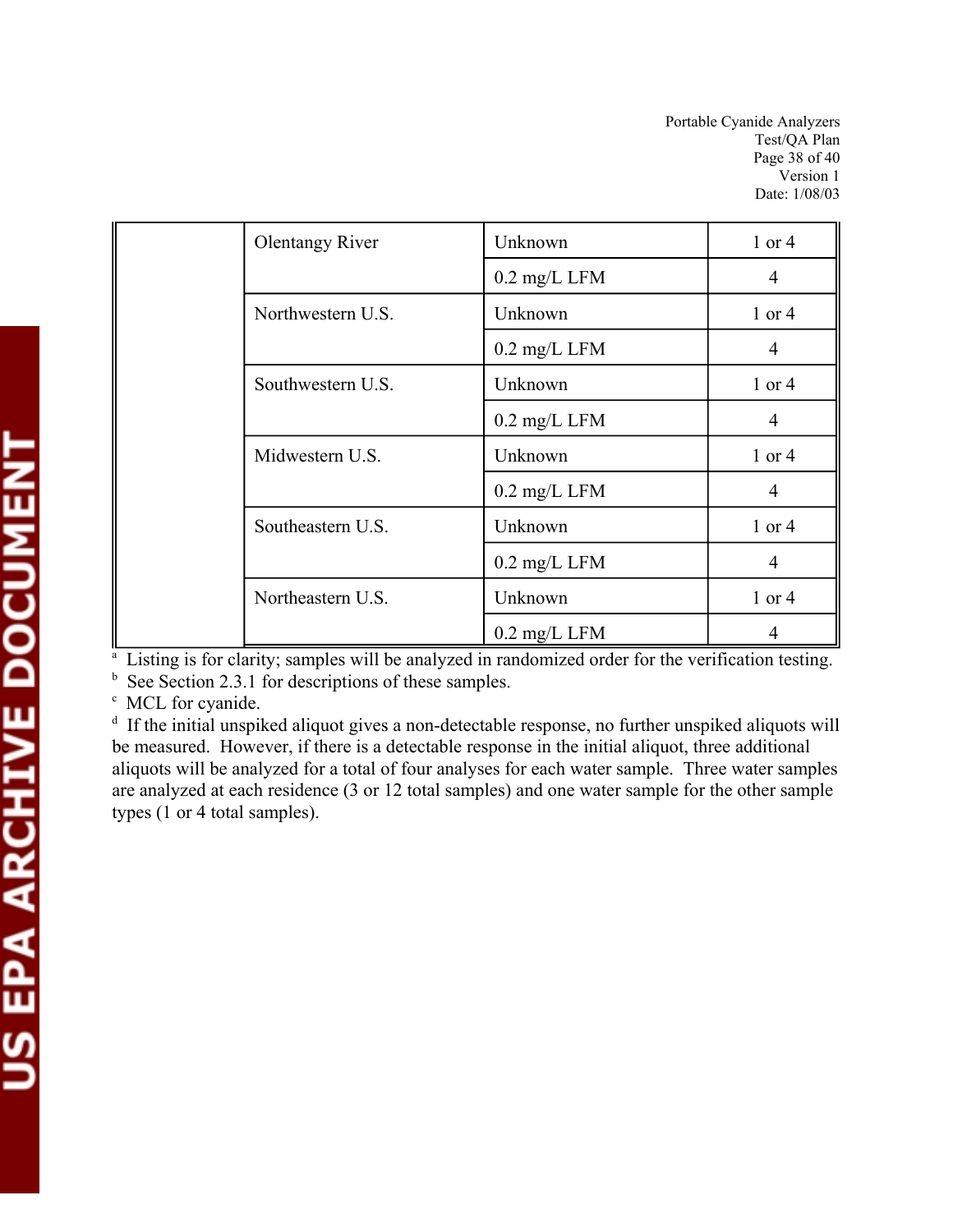| Type of Sample         | <b>Sample Characteristics</b>               | Concentration                                                 | No. of<br><b>Samples</b> |
|------------------------|---------------------------------------------|---------------------------------------------------------------|--------------------------|
|                        | RB <sup>b</sup>                             | $\sim 0$                                                      | 10% of all               |
| <b>Quality Control</b> | LFM <sup>b</sup>                            | $0.2 \text{ mg/L}^{\circ}$                                    | 4 per water<br>source    |
|                        | $QCS$ <sup>b</sup>                          | $0.2$ mg/L                                                    | $10\%$ of all            |
|                        | For the determination of<br>detection limit | Five times the<br>manufacturer's estimated<br>detection limit | 7                        |
|                        | Cyanide                                     | $0.03$ mg/L                                                   | $\overline{4}$           |
|                        | Cyanide                                     | $0.1$ mg/L                                                    | $\overline{4}$           |
| Performance<br>Test    | Cyanide                                     | $0.2$ mg/L                                                    | $\overline{4}$           |
|                        | Cyanide                                     | $0.4$ mg/L                                                    | $\overline{4}$           |
|                        | Cyanide                                     | $1$ mg/L                                                      | $\overline{4}$           |
|                        | Cyanide                                     | $5$ mg/L                                                      | $\overline{4}$           |
|                        | Cyanide                                     | $15 \text{ mg/L}$                                             | $\overline{4}$           |
|                        | Cyanide                                     | $25 \text{ mg/L}$                                             | $\overline{4}$           |
| Drinking and           | Residence with Columbus                     | Unknown                                                       | $3$ or $12d$             |
| <b>Surface Water</b>   | water                                       | 0.2 mg/L LFM                                                  | 12                       |
|                        | Residence with well water                   | Unknown                                                       | 3 or 12                  |
|                        |                                             | $0.2 \text{ mg/L LFM}$                                        | 12                       |
|                        | Alum Creek Reservoir                        | Unknown                                                       | 1 or 4                   |
|                        |                                             | 0.2 mg/L LFM                                                  | $\overline{4}$           |
|                        | <b>Olentangy River</b>                      | Unknown                                                       | $1$ or $4$               |
|                        |                                             | $0.2 \text{ mg/L LFM}$                                        | $\overline{4}$           |
|                        | Northwestern U.S.                           | Unknown                                                       | $1$ or $4$               |

Table A-2. Summary of the Ion Selective Electrode Verification Test Samples<sup>a</sup> for Cyanide